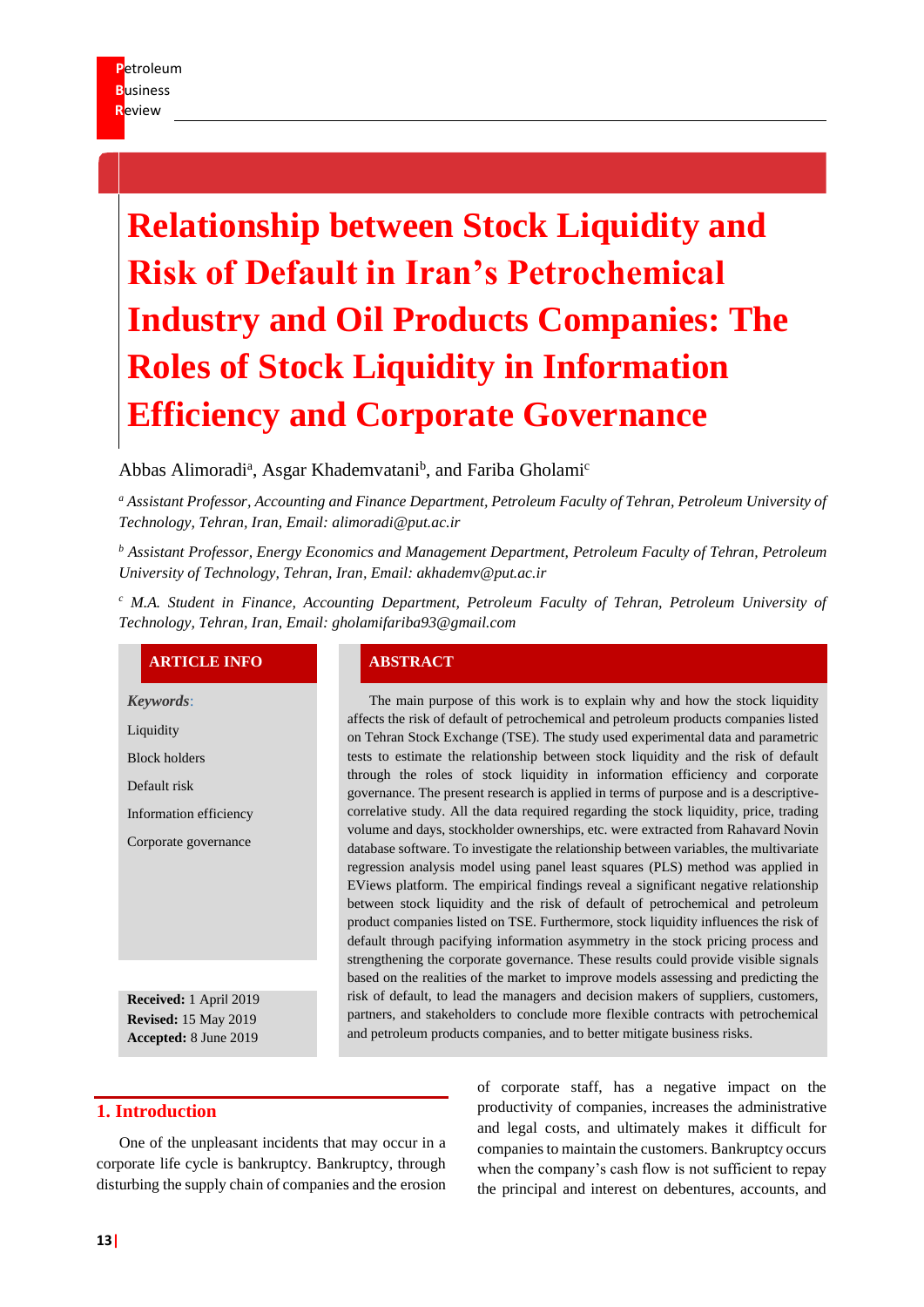**P**etroleum **B**usiness **R**eview

trade and nontrade accounts payable. Subsequently, the risk of bankruptcy increases if the company's cash flow is lower than the average cash flow of the current year, or its fluctuations increase (Brogaard et al., 2017). Corporate cash flow volatility increases default probability (Bharath and Shamwy, 2009). The risk of default is considered as one of the most important components of credit risk due to the borrower's inability or unwillingness to pay debts in due time to the creditor. In the International Finance and Banking Encyclopedia, if a party fails, whether intentionally or unintentionally, to act on all or part of its obligations, it commits a default. Historically, this risk was about bonds where lenders were worried about the repayment of the loan given to borrowers (Fallah Shams et al., 2017). In other words, default is happened when the average cash flow of a company decreases or fluctuates. Prior to the occurrence of the default, there is no way to identify the companies that fail, and at the best level, some estimates of default probabilities can only be obtained (Bharath and Shumway, 2009); however, Brogaard et al. (2017) argued that the risk of default could be estimated by market based (stock liquidity) signals. Liquidity is a factor in the structure of the market, which plays an important role in investors' decision to buy or sell stocks. A high-liquidity market allows investors to trade at a rational price, at a minimum cost, and at a higher speed. Considering the long queues in Iranian financial markets, one of the most important sources of risk which threatens investors' capitals is paying attention to liquidity when they make a decision on buying or selling shares (Bharath and Shamwy, 2009).

Markets with the appropriate liquidity level allow to enter and exit from the market with the least disruption and also the least transaction costs; therefore, liquidity can be regarded as one of the important factors in the growth and development of markets. Liquidity also has a profound effect on the stability of financial systems since high liquidity markets can better absorb systematic shocks and reduce their transmission to other components of the financial system; hence, liquidity prevents adverse effects of price fluctuations from extending over the other components of financial and macroeconomic systems, and the efforts of market authorities to understand the rules and regulations, service development, trade regulatory, and market structure reforms, which are aimed at increasing the depth and liquidity of capital markets, are perceivable (Karimi et al., 2012). Brogaard et al. (2017) argued that there is a negative and significant relationship between stock liquidity and the risk of default. They conducted a research on two occasions in the US Stock Exchange and showed that liquidity of stocks as a feature of each market could provide market-based and visible signals for predicting corporate risk default. The results of their studies also revealed that stock liquidity can reduce the risk of default through the roles of informational efficiency in the process of stock pricing and facilitating the formation of stockholder blocks to make governance mechanism robust. High liquidity allows shareholders to take advantage of their information and thus encourages investors to learn more about stock prices and to transact based on these information (Bharat and Shamwy, 2009), which leads to information-based pricing of stocks; moreover, since corporate executives use stock prices to manage company investment opportunities (Ozdenoren and Yuan, 2008), it enables them to make a better investment decision and create more cash flow for companies, which reduces fluctuations in corporate cash flow and thus results in a reduction in the risk of default (Brogaard et al., 2017). In addition, high liquidity facilitates the trading of stocks, especially for major stockholders, and this as a "threat to exit" can play a governance mechanism role (Maug, 1998). Good corporate governance regulates corporate executives and investment decisions. In fact, strong corporate governance forces managers to invest in opportunities with positive net worth and reduces managerial opportunism, so corporate governance can potentially drop the likelihood of the risk of default (Subrahmanyam, and Titman, 2001).

These empirical findings raise the question of whether this is true for Iranian petrochemical and oil products companies or not. Is it possible to predict the risk of default in the repayment of principal and interest on debt and other obligations using the stocks liquidity of petrochemical and oil products companies in Iran? In other words, could the stock liquidity of petrochemicals and refining companies affect their default risk? Therefore, the main issue of this research is the investigation of the relationship between stock liquidity and the default risk of petrochemical and oil products companies on Tehran Stock Exchange. The reason for choosing the statistical sample from the Tehran Stock Exchange, in addition to transparency in financial reporting and the existence of regulatory bodies and mechanisms, is simple access to accounting, financial, and trade information such as outstanding stocks, prices, volume of transactions, returns, risk, stockholders' composition, and other research variables. Examining such a connection in petrochemical and petroleum product industries is of great importance because these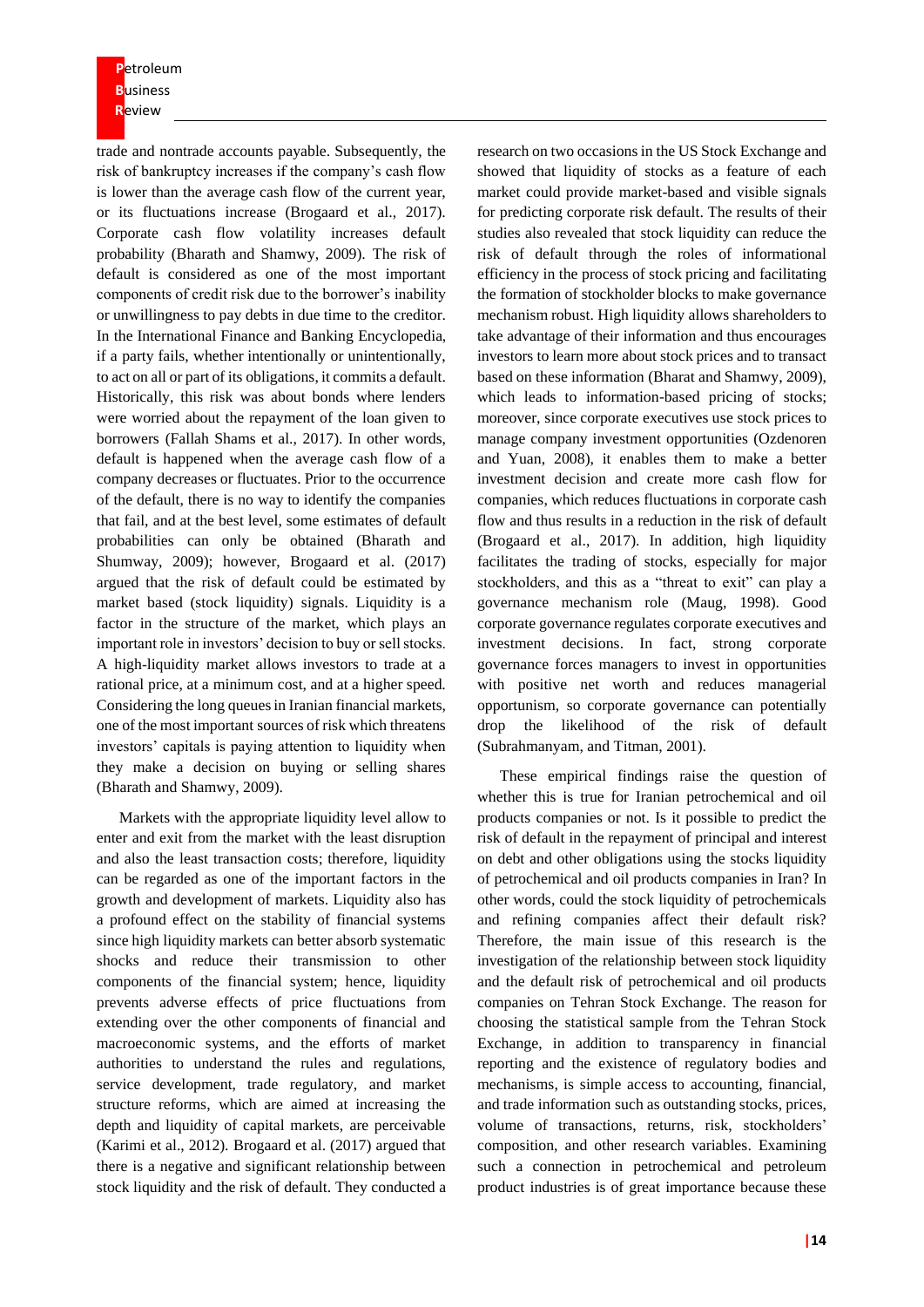

Volume 4, Issue 1 March 2020

# industries are the most concentrated sectors from a governance viewpoint, and there are block holders such as Tamin Petroleum and Petrochemical Investment Co. (TAPIKO), Vanaft (as a public joint stock oil industry investment company), Parsian, Persian Gulf Holding, Petrochemical Industries Investment Co., etc. operating in this context. Furthermore, these companies have strategic alliances and long-term contract with suppliers. Developing assessment and prediction models for the risk of default using stock liquidity will allow supplier companies, business partners, customers, and other stakeholders to assess the credibility of petrochemical and oil products companies, to conclude more flexible contracts, and to manage strategic risks. Aside from this, the study of the relationship between stock liquidity and corporate default risk offers a possibility for lawyers and policy makers of the capital market to focus on marketmaking or portfolio-making activities in petrochemical and petroleum product companies, which reduce the likelihood of default. Shareholders can also analyze the impact of policies adopted in TSE (market/portfoliomaking) on the stock liquidity and subsequently corporate default risk.

The structure of the current paper is organized as follows. The second part examines the theoretical foundations of research and presents the literature review on the subject matter in Iran and other countries to reveal the gaps. The third part consists of methodology that discusses research method and design, and part four is devoted to analyzing the data. The last section is dedicated to concluding, discussing, interpreting, and justifying the results and providing suggestions.

# **2. Literature Review and Hypotheses Development**

In the International Finance and Banking Encyclopedia, if a party fails, whether intentionally or unintentionally, to act on all or part of its obligations in relation to an agreed contract, it commits a default. The risk from the default is also known as credit risk. Historically, this risk was usually about bonds where lenders were worried about the repayment of the loan given to borrowers. For this reason, credit risk is also a risk of default (Fallah Shams, 2017). In general, default risk can be expressed as a probable loss occurring as a result of a credit event. The risk of default increases when the company's cash flow is lower than the average or is highly fluctuated (Brogaard et al., 2017). Liquidity refers to how fast an asset or stock can be sold at an intrinsic value on the market. More transactions for a stock mean more buyers and sellers are trading, which implies more liquidity (Cooper et al., 1985). Liquidity enables the holders of some assets, such as stocks, to buy, maintain, and sell their assets at the right time without worrying about the buyer for their assets (Sarin et al., 1996). If the sale and purchase of stocks on the market is of such a high volume that the stock market is not dominated by the seller, the price offered by the seller per share (quoted ask price) will be almost close to the price the seller would like to accept (quoted bid price). When the difference between the proposed and requested (bid and ask) prices increases, market liquidity will decline (Brogaard et al., 2017).

Liquidity affects default risk through pacifying the information asymmetry, i.e. increasing information efficiency, and reinforcing corporate governance mechanisms (Brogaard et al., 2017). Informational efficiency means that information on the value of assets equally and, of course, at the right speed are available to all market players, and certain investors cannot, through information rendering (asymmetry), generate more profits (abnormal returns) proportional to the risk taken (Cooper et al., 1985). On the other hand, corporate governance is a set of relationships between shareholders, managers, and auditors of a company that involves establishing a control system to preserve shareholder rights, enforcing the approvals of the forum properly, and preventing potential misuse. This mechanism, based on a system of responsibility, is a set of duties and responsibilities which must be exercised by the company's stakeholders to provide responsiveness and transparency (Copeland and Galai, 1983).

Higher informational efficiency can lead to optimized investment decisions and improved corporate performance (Wilson, 1978). A high degree of liquidity allows well-informed shareholders to take advantage of their own personal information, thereby encouraging investors to learn more about stocks and deal on the basis of that information (Brogaard et al., 2017). This leads to information-based pricing of stocks (Holden and Subrahmanyam, 1992). The role of liquidity in informational efficiency is to help stock prices reflect the surrounding facts (Lou, 2005), and since corporate executives use stock market prices to manage company investments decisions (Chen et al., 2006), this enables them to make a better investment decision on the capital markets and create more cash flow for companies (Bakke and Whited, 2010). This reduces the fluctuations in corporate cash flow and results in a drop in the risk of default (Polk and Sapienza, 2008). In general, the higher informational efficiency of stock liquidity (price) results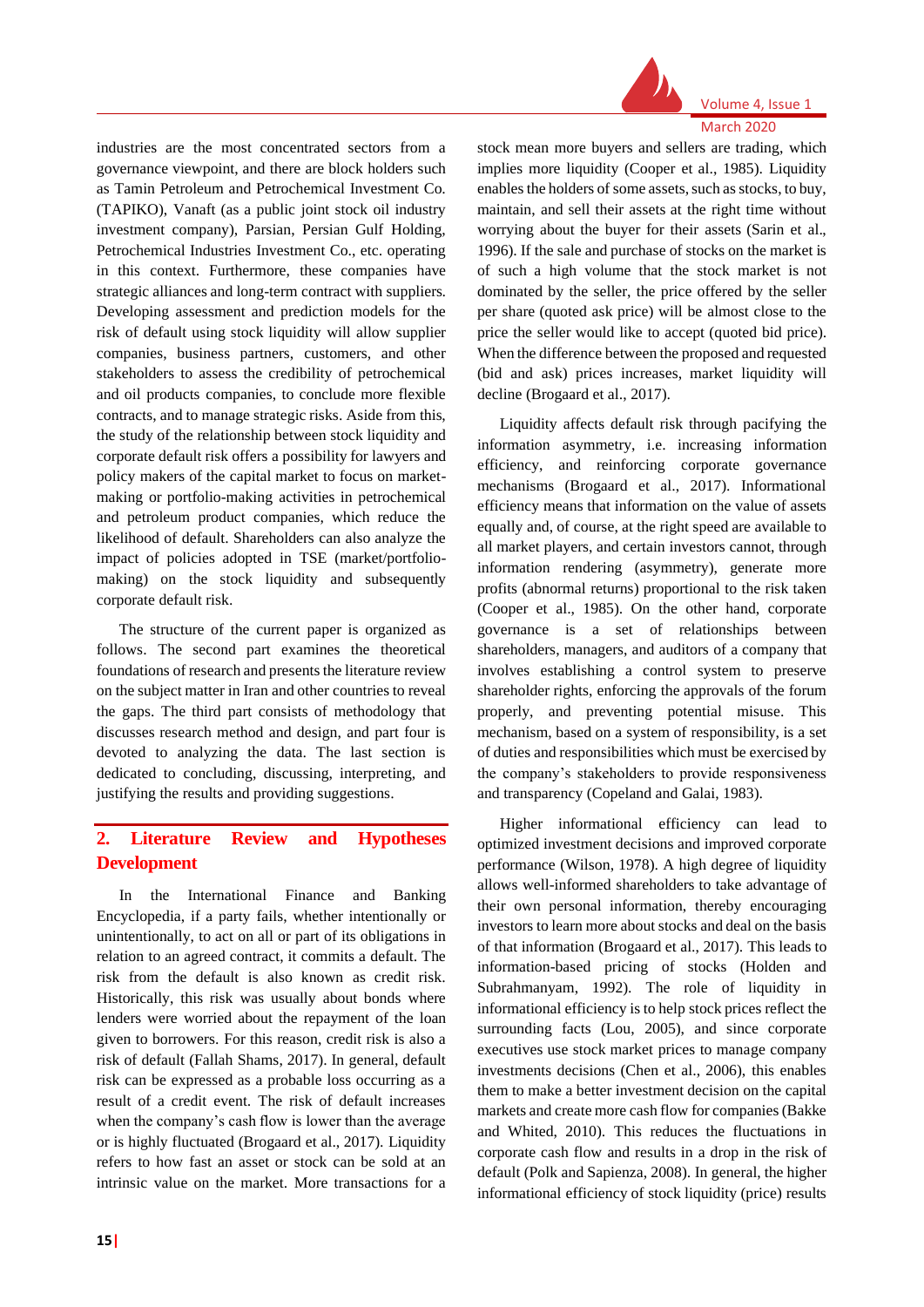**P**etroleum **B**usiness **R**eview

in a greater decline in the likelihood of corporate default risk (Hou and Moskowitz, 2005). To sum up, Subrahmanyam and Titman (2001) argued that high stock liquidity increases the informational efficiency of stock prices through motivating arm's length and information-based transactions. Although executives are well-informed about the underlying information and investment opportunities of their company, outside investors can obtain better information about the factors related to the price of stocks such as the industry perspective and competitors' strategies because such information is always reflected in the stock prices, and stockholders perceive these facts in stock transactions. Managers also pay particular attention to information obtained through financial markets since they are accessed easily and inexpensively (Dow and Gorton, 1997). As a result, managers use stock price information to steer and guide corporate investment decisions (Lou, 2005), which affect the cash flow of companies (Chen et al., 2006) and subsequently the ability of companies to repay their debts and liabilities (Bakke and Whited, 2010). Brogaard et al. (2017) revealed that stock liquidity has a more powerful role in the informational efficiency than corporate governance to explain the relationship between stock liquidity and the risk of default. The second mechanism governing the relationship between stock liquidity and default risk is the role of stock liquidity in corporate governance. High liquidity facilitates the sale of stocks, especially for major corporate stockholders (blocks), and this issue can serve as a governance mechanism with a threat to exit (stock selling) (Admati and Pfleiderer, 2009). Good corporate governance regulates corporate executives and directs investment decisions (Harford et al., 2012). In fact, strong corporate governance forces managers to invest in opportunities with positive net worth and reduces managerial opportunistic behaviors, so corporate governance can potentially decrease the likelihood of default (Edmands, 2009). In general, the greater control of the governance will lead to less probable default risk (Edmands and Manso, 2010). Maug E. (1998) investigated and modelled the motivation of major stakeholders to monitor corporate activities and believed that stock liquidity would strengthen corporate governance where the supervision bears highly costs. Admati and Pfleiderer (2009) have also considered the threats to exit as one of the strongest alternatives to corporate governance and suggested that liquidity can strengthen corporate governance. Edmans and Manso (2011) have shown that stock liquidity increases the effectiveness of stockholder blocks in implementing and exercising governance power through systematic and

consistent transactions (related to company's stocks) and thus creates a superior management for investment decisions. Edmans et al. (2013) argued that there is a causal relationship between stock liquidity and corporate governance improvement. He reported that liquidity facilitates the creation of stockholder blocks and leads to strengthening corporate governance through encouraging the transaction or taking selling positions against the stock (exist strategy).

On the whole, high liquidity allows shareholders to take advantage of their information and thus encourage investors to learn more about stock prices and transact based on this information (Brogaard et al., 2017). This leads to information-based pricing of stocks, and since corporate executives use stock prices to manage company investment opportunities (Ozdenoren and Yuan, 2008), it enables them to make a better investment decision and create more cash flow for companies, which reduces fluctuations in corporate cash flow and results in a decrease in the risk of default (Brogaard et al., 2017). Furthermore, high liquidity facilitates the trading of stocks, especially for major stockholders, and this, as a threat to exit, can play a governance mechanism role (Subrahmanyam and Titman, 2001). Good corporate governance regulates corporate executives and investment decisions. In fact, strong corporate governance forces managers to invest in opportunities with positive net worth and reduces managerial opportunism, so corporate governance can potentially decrease the likelihood of default. The role of liquidity in information efficiency also overcomes its role in governance to predict the risk of default (Brogaard et al., 2017). According to Afike et al. (2009), explanatory power of the role of liquidity in informational efficiency outweighs its role in governance to predict the probability of default in developed financial markets. Based on these and by regarding what mentioned in the previous sections, the hypotheses as well as conceptual framework of this research can be formulated as follows (see Figure 1):

H1: Stock liquidity has a negative and significant effect on default risk of petrochemical and oil products companies.

H2: The role of stock liquidity in information efficiency has a negative and significant effect on default risk of petrochemical and oil products companies.

H3: The role of stock liquidity in corporate governance has a negative and significant effect on default risk of petrochemical and oil products companies.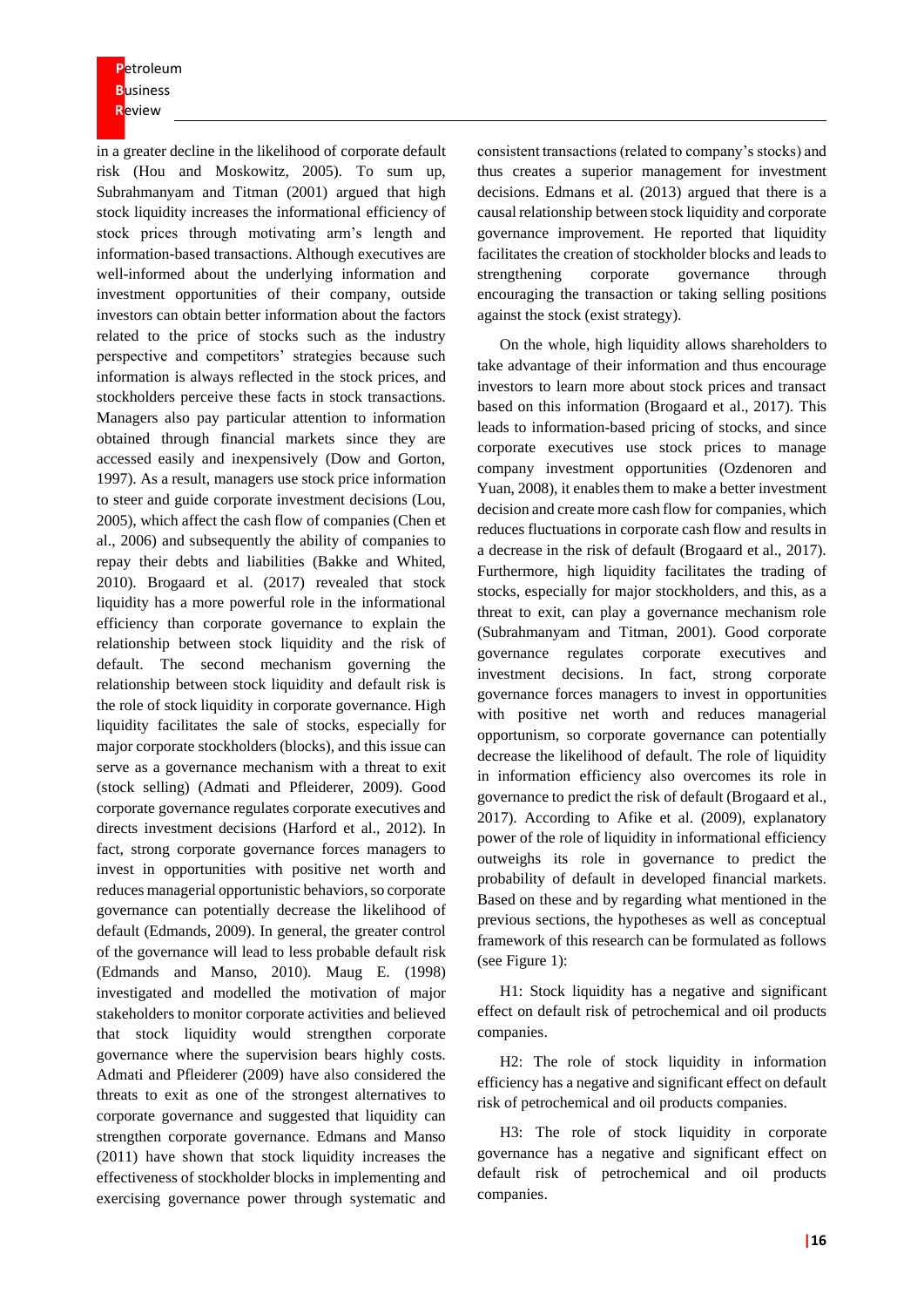

Volume 4, Issue 1 March 2020

H4: The explanatory power of the role of liquidity in information efficiency outweighs the role of liquidity in corporate governance to predict the probability of default in petrochemical and oil products companies.



Holmström and Tirole (1993) argued that stock liquidity affects corporate financial and management decisions. In their view, firms with more liquid stocks have fewer restrictions on investing even in risky projects. Hou and Moskowitz (2005) investigated the effects of stock liquidity on stock issuance costs and concluded that stock liquidity is an important indicator of the issuance costs of the stocks, and companies can reduce their stock issuance costs through increasing stock marketability (liquidity). Vassalou and Xing (2006) showed that low liquidity could result in a higher stock return only when the company encounters high levels of default risk; however, the reversion is not true. Lipson and Mortal (2009) used trading volumes and bidask price spreads with high-frequency data to measure stock liquidity. They believed that companies with more liquid stocks have lower leverage or rather less debt. Therefore, when raising capital, they prefer to finance through stock issuance instead of leverage. Fang et al. (2009) applied Tobin's Q benchmark, which divides the market value of assets by the book value of assets at the end of the fiscal year, as a performance indicator and the average effective spread index, which will be discussed in the next chapter, as a liquidity measure to assess the effects of stock liquidity on corporate value among the U.S. firms. They concluded that there is a positive and strong relationship between stock liquidity and corporate value, and stock liquidity improves company performance and increases its value through operating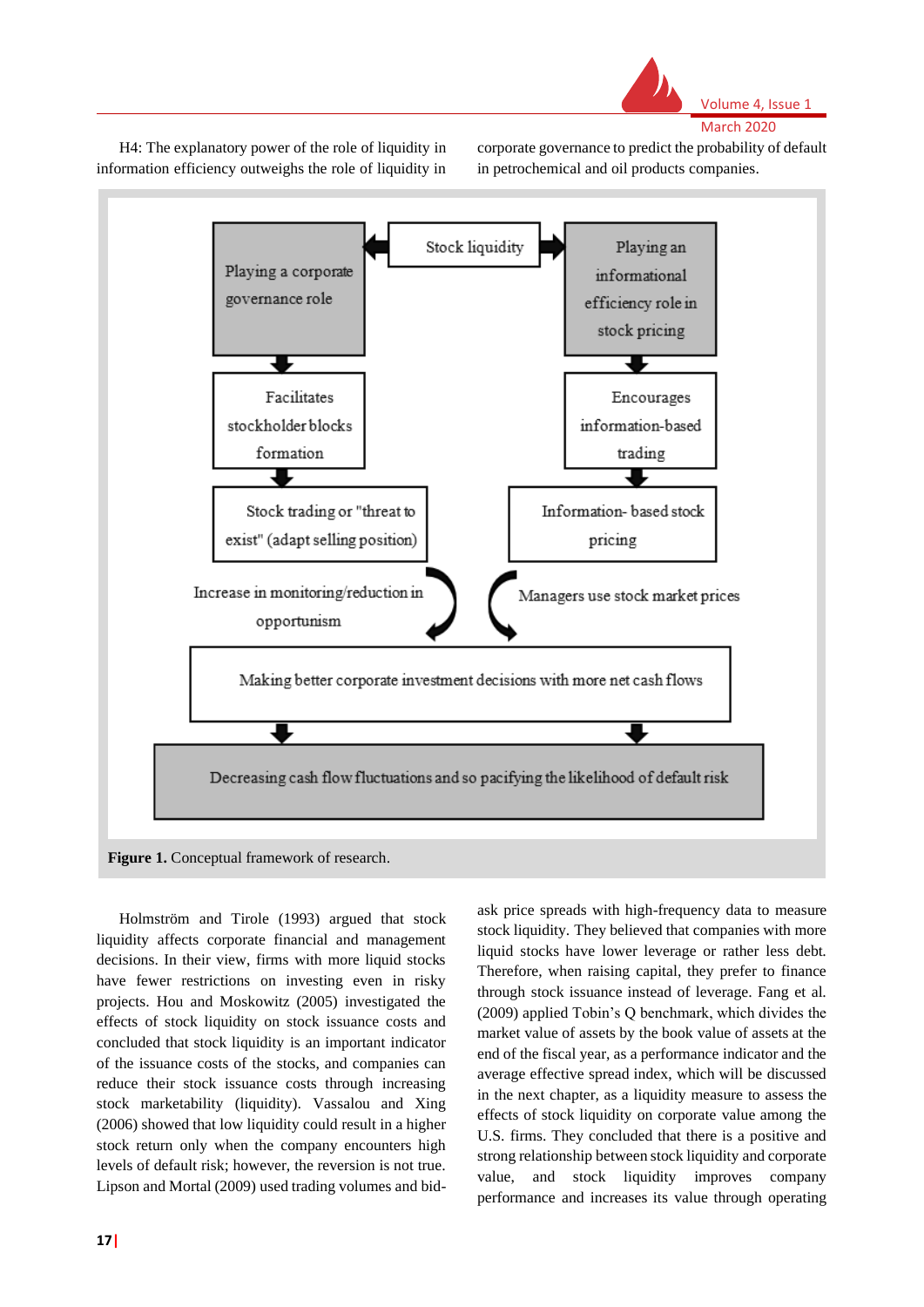profitability. Izadinia and Rasaeian (2010) considered the percentage of the total ownership of stockholders blocks and bid-ask price spreads and investigated the relationship between them. Their results showed that there is no significant relationship between the distribution of ownership and stock liquidity in TSE. Also, Rahmani et al. (2011) concluded that there is a positive and significant relationship between institutional ownership and stock liquidity, and the concentration of institutional ownership reduces the liquidity of stocks. Khodamipour et al. (2013) investigated a positive relationship between companies' liquidity and stock returns. Karbasi Yazdi and Daryabari (2014) examined a positive and significant relationship

between stock liquidity shocks and the expected return on stock price by studying 115 companies listed on Tehran Stock Exchange. Nyborg and Wang (2014) also explored a positive relationship between stock liquidity and available cash. If stock prices are reduced (negative effect), firms will have higher cost of capital and more restrictions. Under these circumstances, companies are forced to use their cash to reduce the negative effects of prices. Fang et al. (2014) argued that increasing stock liquidity leads to a reduction in corporate innovation. Some other studies have also regarded the stock liquidity and default risk as the dependent variables, and those which are closer to our conceptual framework are summarized in Table 1.

| <b>Reference</b>                                      | <b>Subject Matters</b>                                                                                                                               | <b>Materials and Methods</b>                                                                                                                                                               | <b>Remarks</b>                                                                                                                                                                                                                                                            |
|-------------------------------------------------------|------------------------------------------------------------------------------------------------------------------------------------------------------|--------------------------------------------------------------------------------------------------------------------------------------------------------------------------------------------|---------------------------------------------------------------------------------------------------------------------------------------------------------------------------------------------------------------------------------------------------------------------------|
| Foroughi et al.<br>(2010)                             | Investigating the<br>relationship between<br>stock liquidity and<br>company performance<br>(related to default risk)<br>in TSE                       | They used bid-ask quoted price<br>spreads as a measure of liquidity<br>and Tobin's Q as a performance<br>criterion.                                                                        | There is a positive and significant<br>relationship between stock<br>liquidity and corporate<br>performance. They suggested that<br>stock liquidity can prevent<br>default through optimal resource<br>allocations.                                                       |
| <b>Ahmadpour</b><br>and Baghban<br>(2012)             | Investigating the<br>relationship between<br>sock liquidity and asset<br>liquidity (related to<br>default risk) among the<br>companies listed on TSE | They calculated the bid-ask price<br>spreads to measure stock liquidity<br>and applied Amihud's liquidity<br>measures to assets categories of 93<br>publicly-traded companies.             | There is a positive and significant<br>relationship between stock<br>liquidity and asset liquidity. In<br>their beliefs, stock liquidity<br>accelerates the company's access<br>to financial sources in the cases<br>of financial distress and removes<br>default hazard. |
| Edmans et al.<br>(2013)                               | Examining the<br>relationship between<br>stock liquidity and<br>corporate governance in<br>the U.S. firms                                            | They used bid-ask price spreads as<br>stock liquidity measures and the<br>number and percentage of the<br>ownerships of stockholder blocks<br>as the criteria for corporate<br>governance. | The stock liquidity facilitates the<br>stockholder blocks formation.<br>Thus, greater liquidity of the<br>stock results in the enforcement<br>of governance from the majority<br>of stockholders through the<br>"threat to exist".                                        |
| <b>Lukail</b> (2015)                                  | Investigating the effects<br>of stock liquidity on<br>investment decisions<br>(with an emphasis on<br>default risk)                                  | They studied 30 Tunisian firms<br>between 1999 and 2010 and<br>applied ordinary least squares<br>(OLS) and generalized least<br>squares (GLS) multiple regression<br>models.               | More liquid stocks boost<br>corporate investment in more<br>liquid assets and deal with the<br>low risk of default and financial<br>distress.                                                                                                                             |
| <b>Khoshnoud</b><br>and<br><b>Farkhondeh</b><br>(216) | Investigating the<br>relationship between<br>stock liquidity and free<br>cash flow (related to<br>default risk) among 75                             | They used four criteria for<br>liquidity, including bid-ask price<br>spreads, trading volume, trading<br>turnover, and the percentage of<br>trading days.                                  | There is a significant and positive<br>relationship between stock<br>liquidity and free cash flow. They<br>suggested that stock liquidity can<br>pacify the corporate default risk.                                                                                       |

**Table 1.** Related literature on default risk.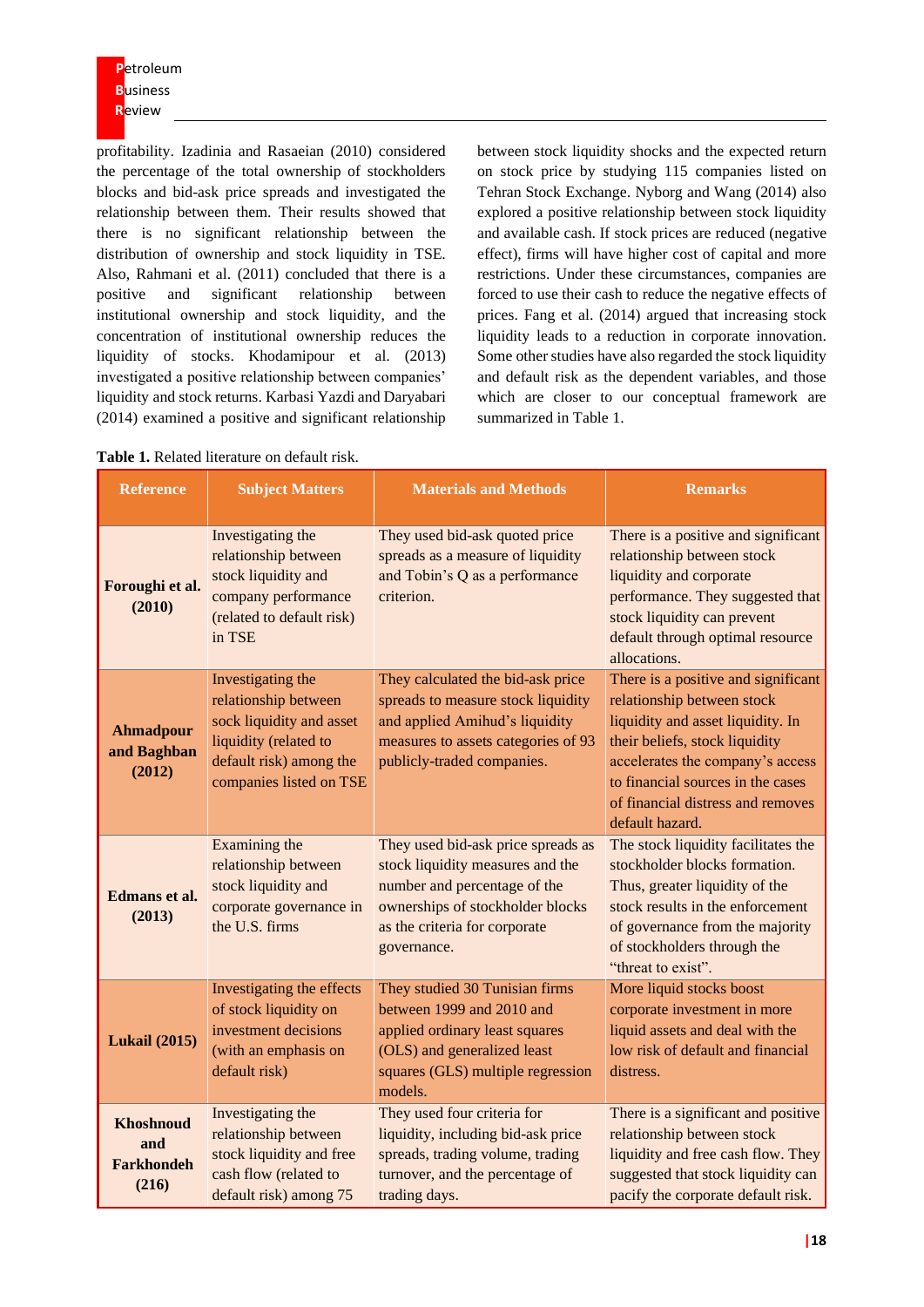

Volume 4, Issue 1

|  | <b>March 2020</b> |  |
|--|-------------------|--|

| <b>Reference</b>         | <b>Subject Matters</b>                                                                                                                                                                                                        | <b>Materials and Methods</b>                                                                                                                                                                                                                                                                                                                                                                                      | <b>Remarks</b>                                                                                                                                                                                                            |
|--------------------------|-------------------------------------------------------------------------------------------------------------------------------------------------------------------------------------------------------------------------------|-------------------------------------------------------------------------------------------------------------------------------------------------------------------------------------------------------------------------------------------------------------------------------------------------------------------------------------------------------------------------------------------------------------------|---------------------------------------------------------------------------------------------------------------------------------------------------------------------------------------------------------------------------|
|                          | of the companies listed<br>on TSE                                                                                                                                                                                             |                                                                                                                                                                                                                                                                                                                                                                                                                   |                                                                                                                                                                                                                           |
| (2017)                   | Investigating the effect<br>of stock liquidity on the<br>default risk of the U.S.<br>firms with an emphasis<br>on the roles of liquidity<br><b>Brogaard et al.</b> in informational<br>efficiency and corporate<br>governance | They used two high-frequency and<br>distinct measures, namely effective<br>spreads and quoted spreads, to<br>capture stock liquidity. They also<br>measured the default risk in terms<br>of expected default frequency<br>(EDF) defined by Bharath and<br>Shamwy (2008). The stock price<br>autocorrelations, stockholder<br>blocks, and the number of blocks<br>(Nblocks) were also calculated for<br>each firm. | There is a negative and<br>significant relationship between<br>stock liquidity and default risk,<br>and the informational efficiency<br>function of liquidity has a greater<br>ability to explain the risk of<br>default. |
| Vizvari et al.<br>(2018) | Investigating the effect<br>of stock liquidity on the<br>default risk among 75<br>companies listed on TSE                                                                                                                     | They used Amihud's index and<br>zero return for stock liquidity and<br>employed EDF index for<br>measuring the default risk. The<br>methodology was based on OLS<br>multivariate regression using panel<br>data.                                                                                                                                                                                                  | The stock liquidity significantly<br>and negatively affects the default<br>risk when using Amihud's<br>liquidity measure, but this<br>relationship is not significant for<br>zero returns.                                |

To the best of our knowledge, the mechanisms of the effect of stock liquidity on corporate default risk have not been simultaneously examined in Iran. Conducted studies have focused only on limited variables (one or two variables such as zero return or Amihud's index) to measure stock liquidity. It should also be noted that the relationship between stock liquidity and default risk in the Tehran Stock Exchange, which has lower levels of efficiency and transparency than the developed countries, has not been addressed yet. The current study seeks to bridge the existing gaps through examining the impact of stock liquidity on the default risk of petrochemical and oil product companies from informational efficiency and corporate governance points of views using market-based signal variables (bidask quoted spreads) as a measure of liquidity and default probability distribution functions (such as expected default frequency), which can be considered as contributions. Examining the relations between stock liquidity and default risk in petrochemical and petroleum product industries is of great importance because these industries are the most concentrated sectors from corporate governance viewpoint and there are block holders such as TAPIKO, Vanaft, Parsian, Persian Gulf Holding, Petrochemical Industries Investment Co., etc. operating in this context. Furthermore, these companies

have strategic alliances and long-term contract with suppliers. Developing assessment and prediction models for the risk of default using stock liquidity allows supplier companies, business partners, customers, and other stakeholders to assess the credibility of petrochemical and oil products companies, to conclude more flexible contracts, and to manage strategic risks.

### **3. Methodology**

The present work is an applied-development research in terms of purpose. In terms of methodology, it is a correlative-descriptive study because it seeks to better understand the existing relationships by studying the past behavior of research variables. The strategy of this research is an archival type, and since it begins with a general theory (hypothesis) it proceeds by deductive reasoning. Thus, the best way to perform this research is to use the quantitative (mono) methods. Time horizon was from March 2011 to March 2017. The statistical population is limited to all the petrochemical and oil products companies listed on TSE. The statistical sample was selected using a purposeful (biased) sampling method. Applying some of filters to trading days and financial year persistence (ended aligned with the calendar year) resulted in selection of 44 companies as the final sample; 32 companies were categorized in the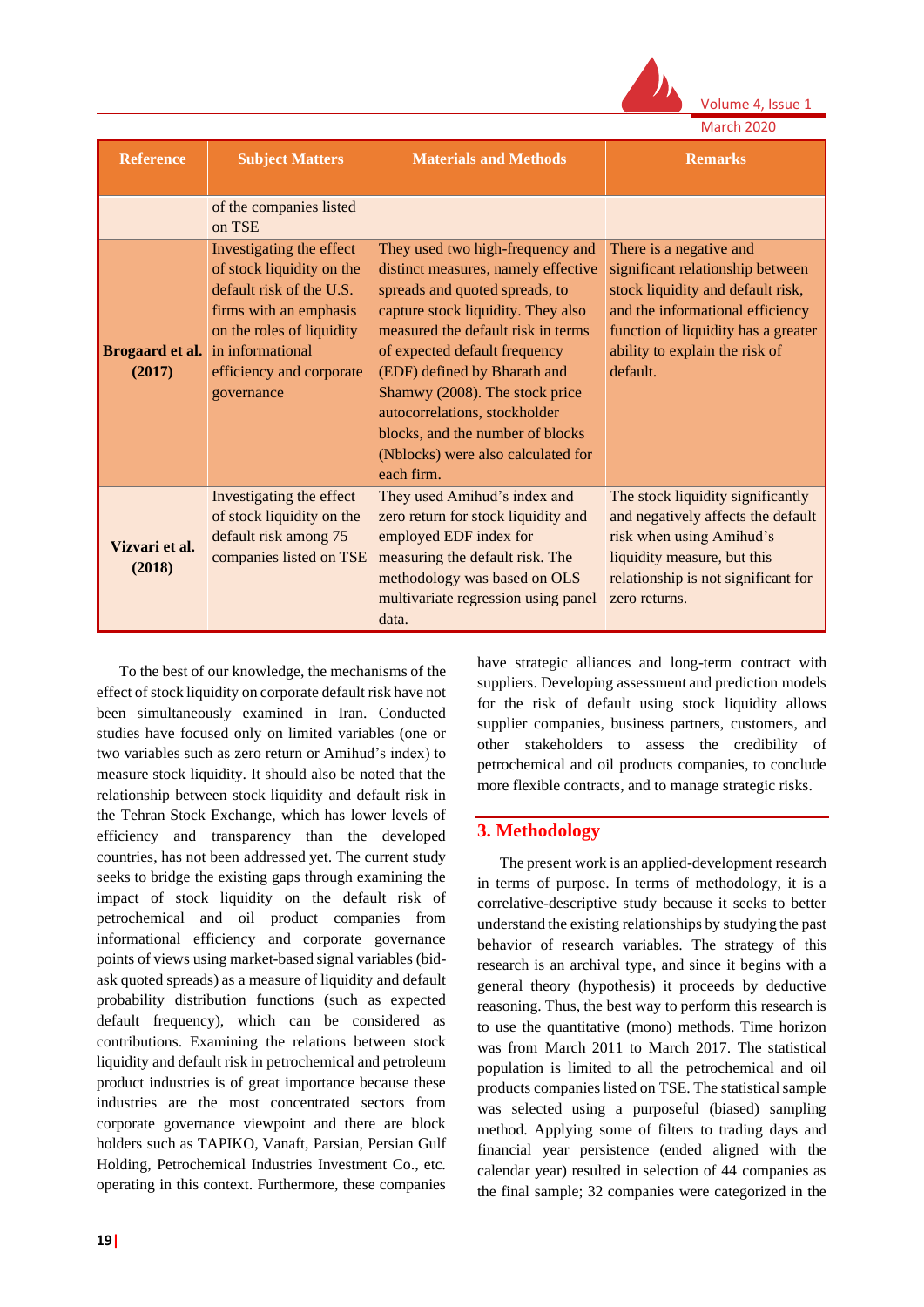petrochemical sector, and the remaining 12 companies were classified in the oil products companies. Information needed to measure the companies' variables were extracted from the databases of the TSE at www.codal.ir, information software of Rahavard Novin, Library of the Securities and Exchange Organization, and TSE Management and Information Technology Department.

#### **3.1. Econometric Models**

In the inferential statistics section, in order to answer the research questions and test the hypotheses, panel least squares multivariate regression model along with the control for standard classic assumptions is applied in EViews 8 software. The level of analysis is limited to organizations (companies). The research hypotheses can be tested as follows:

**H1:** Stock liquidity has a negative and significant effect on default risk of petrochemical and oil products companies.

Following Fang et al. (2009) as well as Brogaard et al. (2015 and 2017), the regression model for testing the first hypothesis is expressed by:

*EDF i, t* =  $\alpha$ +  $\beta$ *Liquidity*  $i,t-1 + \gamma$ <sup>*I*</sup> *Ln (Equity)*  $i,t-1$  + *γ<sup>2</sup> Ln (Debt) i,t−1 + γ<sup>3</sup> 1 /σEi,t−1 + γ<sup>4</sup> Excess Return i,t−1 +*   $γ<sub>5</sub>$  *Income / Asset s*  $i<sub>t-1</sub>$  + Error  $i<sub>t</sub>$ ,

where, Liquidity is either incorporated as effective spread or quoted spread.

**H2:** The role of stock liquidity in informational efficiency has a negative and significant effect on the default risk of petrochemical and oil products companies.

This hypothesis is tested using the following regression model:

*EDF i*, $t = \alpha + \beta$ *Correlation*  $i_{t-1} + \gamma_1$  *Ln (Equity)*  $i_{t-1} +$  $γ_2$  *Ln* (*Debt*)  $_{i,t-1}$  +  $γ_3$  1 /σ*Ei*, $_{t-1}$  +  $γ_4$  *Excess Return*  $_{i,t-1}$  + γ<sup>5</sup> *Income* / *Asset s i*,*t*−1 + γ<sup>6</sup> *Tobin's qi*,*t*−1+ *Error i*,*t*,

where, Correlation represents the absolute value of the correlation between the continuous weekly returns, i.e. the correlation between the return of the current week and that of the previous week. Tobin's Q variable is also introduced into the model to control the effects of the company's value following the works of Fang et al., 2009 and Brogaard et al., 2017.

**H3:** The role of stock liquidity in corporate governance has a negative and significant effect on the default risk of petrochemical and oil products companies.

The above hypothesis is also tested using the following regression model:

*EDF i*,  $t = \alpha + \beta Govername{average}$  *i*, $t - 1 + \gamma_1$  *Ln* (*Equity*)  $i_{t-1}$ + γ<sup>2</sup> *Ln* (*Debt) <sup>i</sup>*,*t*−1 + γ<sup>3</sup> 1 /σ*Ei*,*t*−1 + γ<sup>4</sup> *Excess Return i*,*t*−1 + γ<sup>5</sup> *Income* / *Asset s i*,*t*−1 + γ<sup>6</sup> *Tobin's qi*,*t*−1+ *Error i*,*t*,

where Governance stands once for Block and then Nblock. We also used Tobin's Q as a control variable in this model since the coefficients of the models for the second and third hypotheses are compared to test the forth hypothesis. Fang et al. (2009) argued that rising stock liquidity increases the overall value of the companies, and, on average, companies with a higher market value are less likely to default. In order to control the effects of the company's value on the company's default risk, following the works of Fang et al. (2009) and Brogaard et al. (2017), we incorporated the Tobin's Q as a value indicator into the second and third hypothesis testing models. It should not be ignored that default risk can also affect the sock liquidity. As an example, when a company approaches default, the difference between the quoted bid and ask price increases, and the stock may fluctuate further. Further, the majority of market makers seek higher returns on risky stocks and may expand bid-ask quotes (Chordia et al., 2001). In order to overcome this concern, the independent and dependent variables are lagged behind for a period of one year (Hou and Moskowitz, 2005). This also solves the residual autocorrelation problems as one of the standard regression assumptions, without Durbin-Watson test (Gajerati, 2003).

**H4:** The explanatory power of the role of liquidity in informational efficiency outweighs the role of liquidity in corporate governance to predict the probability of default in petrochemical and oil products companies.

After examining the second and third hypotheses of the research, the fourth hypothesis is visually confirmed or rejected through comparing the R-squared values  $(R^2)$ (determinant coefficients) of each of the two models. Thus, it is necessary to run two-sample t-test statistically.

#### **3.2. Variable specification**

Expected default frequency (EDF) is the main index used to calculate default risk. EDF is a simplified form of the structural distance to default (DD) Merton (1974) model that considers the company's equity as a call option with an underlying asset equal to total company. This option has an exercise price equal to the nominal value of firm's debts. According to this model, a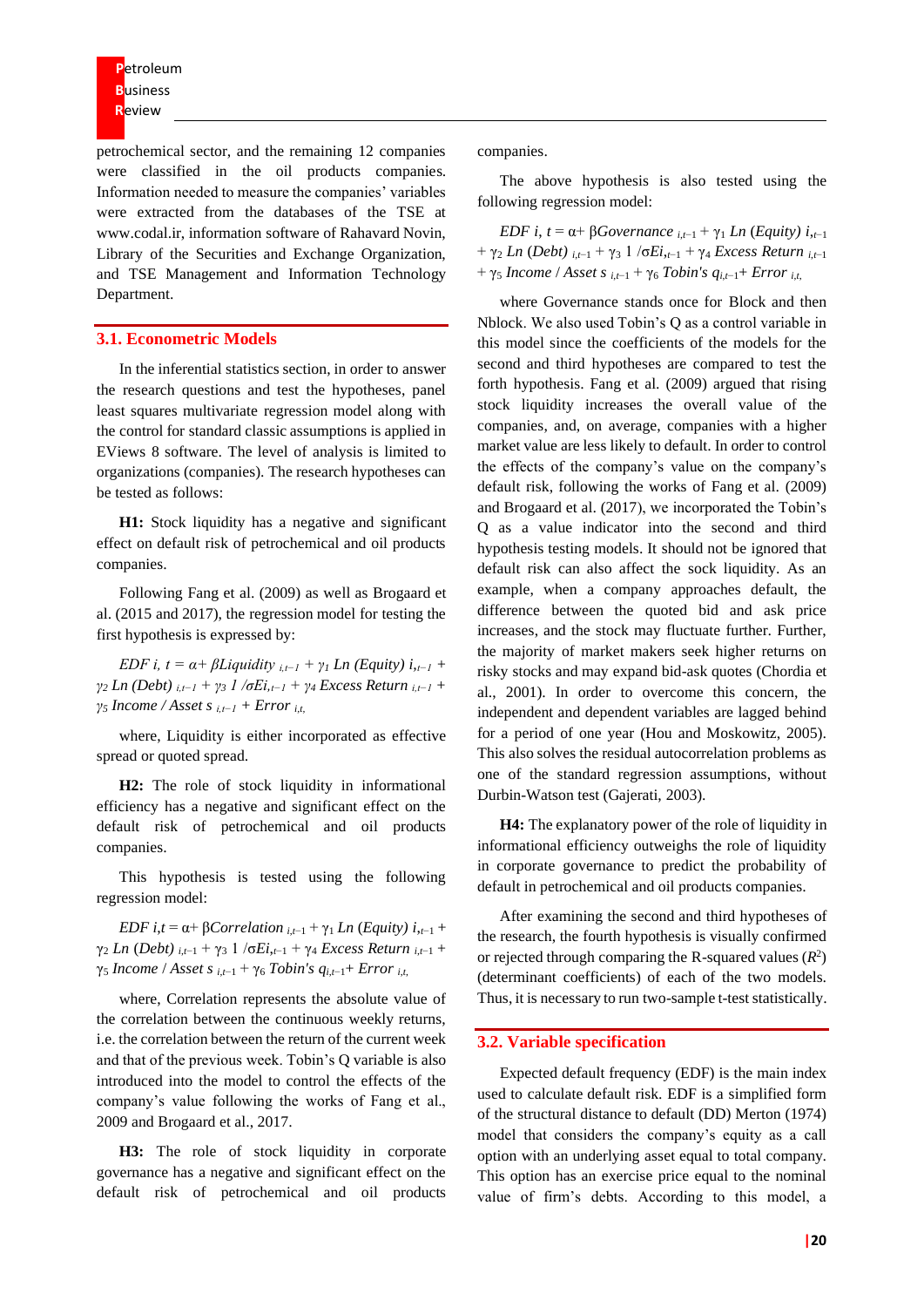

company defaults when the value of its assets is less than its nominal value of debts. Despite the large use of Merton model (Kilhofer and Corbat, 2001; Crosby and Ban, 2003; Vassalo and Jing; 2004; Duffie et al., 2007), Bharath and Shamwy (2008) claimed that basically the predictive power of the Merton model is derived from the form of its function, not the actual probability of default. Campbell et al. (2008) also confirmed this result. Bharath and Shamwy (2008) presented a model that includes both the structural form and the inputs of the Merton (1974) model and works well. Accordingly, this study uses EDF index to operationalize the default risk (as stated in Equation 1).

$$
DD_{i,t} = \frac{\log\left(\frac{equity_{i,t} + debt_{i,t}}{debt_{i,t}}\right) + (r_{i,t-1} - \frac{\sigma_{V,i,t}^2}{2}) \times T_{i,t}}{\sigma_{V,i,t} \times \sqrt{T_{i,t}}}
$$
  

$$
\sigma_{V,i,t} = \frac{equity_{i,t}}{equity_{i,t} + debt_{i,t}} \times \sigma_{E,i,t} + \frac{debt_{i,t}}{equity_{i,t} + debt_{i,t}} \times (0.05 + 0.25 \times \sigma_{E,i,t})
$$
 (1)

*EDFi*, $t = N(-D)$ *i*,*t*)

where, *equity<sub>it</sub>* represents the value of the company's stock market in million Iranian Rials obtained from the multiplication of the number of outstanding stocks by closing prices at the end of each year. *debti,t* is the sum of current debt and half of long-term debt at the end of each year.  $r_{i,t-1}$  stands for the annual return on *i* stock in the past year and is calculated from the geometric mean of monthly returns in the past year. Monthly returns come from the price change at the beginning and the end of each month using the formula  $\ln(p_2/p_1)$ . Afik et al. (2012) argued that if, MAX (*rf*, *rt*-1) is used instead of  $\rho r$  (*i*, *t*-1) in calculating the DD index, the negative effect of the historical returns is reduced, and the predictive power of the model increases dramatically.  $\sigma_{E i t}$  denotes the annual fluctuation in the company's stock returns, i.e. the standard deviation of the monthly return on stocks.  $\sigma_{Vi,t}$  is the annual fluctuations in the [book] value of a firm's assets in year *t*.  $T_{i,t}$  is considered to be one year. *N* (...) stands for the cumulative standard normal distribution function.

basis, i.e. based on the end-of-year data of sample companies.

In the current work, stock liquidity was calculated using high-frequency criteria, and, subsequently, considering the collected data, two types of difference in bid-ask price were considered. Higher frequency indices, including effective spread and quoted spread, provide a better and more accurate benchmark for measuring transaction costs (Goyvenko, 2009). Higher values of these two indicators imply higher fluctuations in stock prices. In such cases, the market makers do not have an incentive to make these securities marketable, so the stock liquidity declines (Brogaard et al., 2017). The main indicator of the stock liquidity is effective spread which also takes into account the transaction cost. This index is calculated as the annual relative effective spread. Relative effective spread is measured over one year and is twice the difference between the execution price and the average of the prevailing best bid-ask quote, divided by the average of the prevailing best bid-ask quote and multiplied by one hundred (Equation 2).

$$
Effective\,Speed = 2 \times \left(\frac{execution\,price - \left(\frac{best\,bid\,quote + best\,ask\,quote}{2}\right)}{\frac{best\,bid\,quote + best\,ask\,quote}{2}}\right) \times 100\tag{2}
$$

The second indicator of liquidity measurements in this research is quoted spread. This index is calculated as the annual relative quoted spread multiplied by one hundred. Relative quoted spread is the best bid-ask spread divided by the average of the best bid-ask quote and is measured over one year (Equation3).

The above indicator (EDF) is calculated on an annual

*Quoted* 
$$
Spread = \left( \frac{\text{(best ask quote} - best bid quote)}{\left( \frac{\text{best ask quote} + best bid quote}{2} \right)} \right)
$$

$$
\times 100 \tag{3}
$$

As outlined in the theoretical foundations, stock liquidity can affect the corporate default risk through playing roles in informational efficiency in stock pricing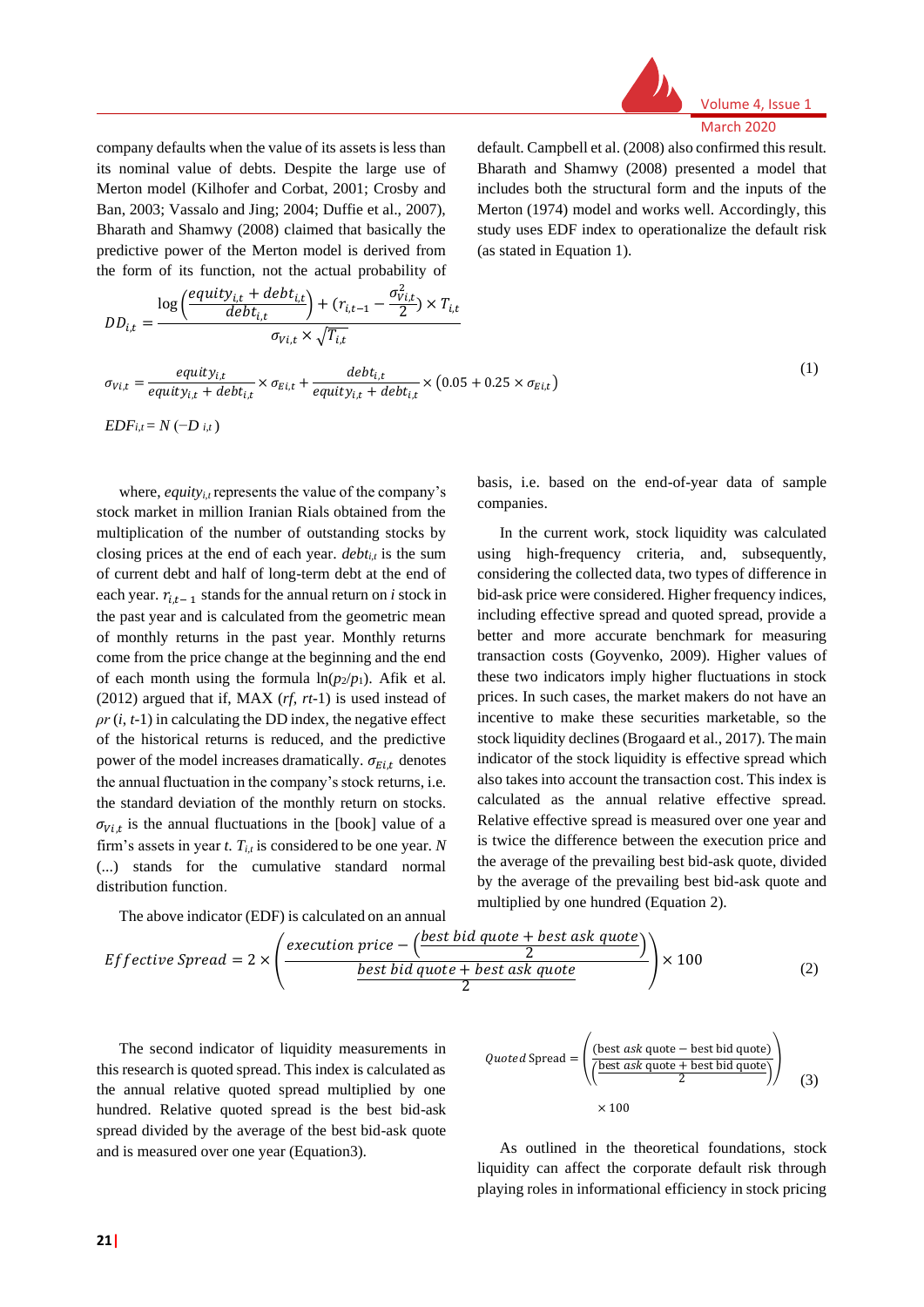**P**etroleum **B**usiness **R**eview

and corporate governance. In order to more accurately assess and compare the effect of such mechanisms on the risk of corporate default, they are operationalized in terms of quantitative variables and investigated separately. Following Brogaard et al. (2017), in order to examine the role of stock liquidity in the informational efficiency in stock pricing, the stock return autocorrelation was used. Lower stock return autocorrelations cause the stock pricing process to be closer to random walk, which indicates a higher price efficiency. In other words, lower stock price (return) autocorrelations imply that the stock price reflects the current market conditions, political and economic realities, and trading characteristics. In such a situation, stocks are traded more quickly and easily, and market makers (participant) are more interested in deals. Therefore, the stock price autocorrelation may act as a mirror of stock liquidity (Brogaard et al., 2017). Following Brogaard et al. (2017), in order to quantify the role of liquidity in corporate governance, two indicators [reflecting the corporate governance] were used. The first index is the cumulative percentage of stockholder blocks' ownership (Block) and the second one is the number of stockholder blocks (Nblock). Block variable is defined as the total percentage of stocks held by the institutional/real stockholders which own at least five percent of the company's stock at the end of the financial years (Larcker, 2007). The number of blocks (Nblock) is

also calculated as the number of stockholder blocks (Dittmar and Smith, 2007). In the present work, the control variables of Bharath and Shamwy (2008), Fang et al. (2009), and Brogaard et al. (2017) models were used as follows:

- Ln(Equity): The natural logarithm of company's equity at the end of each year.
- Ln(Debt): The natural logarithm of company's debts at the end of each year.
- $1/\sigma_E$ : The reversion of stock return volatility for each year. The annual return fluctuation is equal to the standard deviation of monthly stock returns.
- Excess Return: is equal to the difference between annual stock returns and the average return on the market. According to Bharath and Shamwy (2008), the focus on this variable draws our attention to the portion of the return that is not explained by the overall market efficiency.
- Income/Assets: represents the return on company assets.
- Tobin's Q: The ratio of the market value of assets to the book value of assets. Since we do not have the market value of assets in Iran, the variable is figured at the end of each year using the following formula:

(book value of assets- book value of common equity  $) +$  (outstanding stocks  $\times$  closing price) book value of assets

The required data and information can be classified as primary and secondary. The secondary data and information are related to theoretical foundations, literature review, and other propositions. To collect this information, archival methods and resources such as books, journals, theses and databases, and documents have been explored. The primary data, including daily, weekly, monthly, and annual bid-ask quoted prices, traded prices, trading volumes, the number and percentage of stockholder blocks, corporate accounting and reporting information, and other information needed to measure the variables have been extracted from TSE publishers at www.codal.ir, Rahavard Novin database, the Library of the Tehran Securities and Exchange Organization, and Tehran Securities Exchange Technology and Management department. Wherever the data and accounting information were not available for a specific year, the average date of the other years was used instead.

### **4. Empirical Results**

The descriptive statistics related to the research variables of the sample members are presented in Table 2. The mean value of default risk representative variable, i.e. EDF, is 0.1095. The minimum and maximum observations of this variable are equal to 0.000014 and 0.6133 respectively, and the standard deviation of this variable is 0.1244. The mean value of liquidity measures, i.e. effective and quoted spreads, is 13.21 and 27.86 respectively with a corresponding standard deviation of 1.94 and 2.04. The standard deviations of EDF, effective spread, and quoted spread suggest that, in general, there is no significant difference in the probability of default risk and stock liquidity among the studied petrochemical and petroleum products companies, that is, we are dealing with a homogenous set of companies. It should be noted that, on average, about 8% of the change in the stock prices of the petrochemical and petroleum products companies in future periods (as a weekly example) could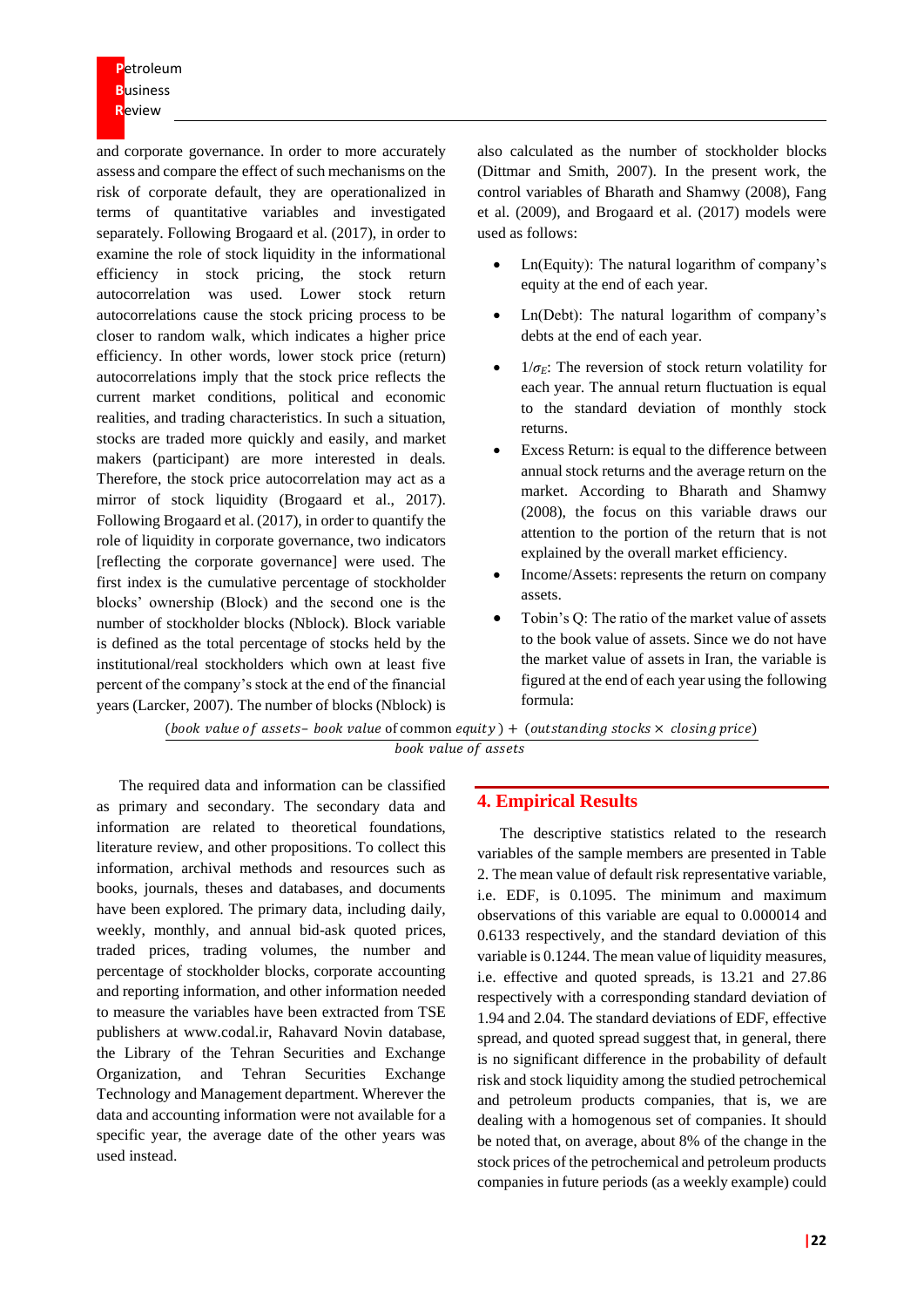

be explained by the corresponding past prices; therefore, stock prices are expected to be an appropriate reflection of the internal and external economic reality in TSE.

| <b>Variables</b>               | <b>Mean</b> | <b>Standard</b><br><b>Deviation</b> | <b>Minimum</b> | <b>Median</b> | <b>Maximum</b> | <b>Skewness</b> | <b>Kurtosis</b> | <b>Observations.</b> |
|--------------------------------|-------------|-------------------------------------|----------------|---------------|----------------|-----------------|-----------------|----------------------|
| <b>EDF</b>                     | 0.1095      | 0.1244                              | 0.0000         | 0.0711        | 0.6133         | 2.02            | 3.89            | 264                  |
| <b>Effective Spread</b><br>(%) | 13.21       | 1.94                                | 0.7            | 14.03         | 89.25          | 2.37            | 6.49            | 264                  |
| <b>Quoted Spread</b><br>(%)    | 27.86       | 2.04                                | 0.95           | 31.04         | 84.44          | 3.41            | 9.63            | 264                  |
| <b>Autocorrelation</b>         | 0.081       | 0.09                                | 0.000          | 0.045         | 0.537          | 1.795           | 4.11            | 264                  |
| Block $(\% )$                  | 64.77       | 18.14                               | 20.79          | 68.34         | 93.26          | $-0.51$         | $-0.66$         | 264                  |
| N-block                        | 9.48        | 2.95                                | 3.00           | 9.00          | 17.00          | 0.25            | $-0.20$         | 264                  |
| <b>Control Variables</b>       |             |                                     |                |               |                |                 |                 |                      |
| ln(Equity)                     | 13.70       | 1.62                                | 9.51           | 13.45         | 18.32          | 0.64            | 0.66            | 264                  |
| Ln(Debt)                       | 14.20       | 1.75                                | 10.14          | 13.87         | 18.95          | 0.67            | 0.61            | 264                  |
| $\mathbf{1}$<br>$\sigma_E$     | 0.36        | 0.4                                 | 0.02           | 0.29          | 3.22           | 4.37            | 25.80           | 264                  |
| <b>Excess Return</b><br>(%)    | 0.82        | 4.19                                | $-8.64$        | 1.38          | 20.73          | 0.98            | 3.89            | 264                  |
| <b>Income/Assets</b><br>(%)    | 4.29        | 17.60                               | $-37.86$       | 1.61          | 48.02          | 0.25            | 0.10            | 264                  |
| Tobin's Q                      | 1.15        | 1.13                                | 0.00           | 0.78          | 5.36           | 1.40            | 1.51            | 264                  |

**Table 2.** Summary of descriptive statistics.

Regarding the percentage and the number of shareholding blocks, the average of both variables (64.77% and 9.48) is considered to be relatively favorable for the companies under review, and there is a deviation among the total ownership of the blocks of the sample companies (18.14 times the deviation from the

standard). This difference also applies to control variables such as return on assets (profitability). Skewness and kurtosis also provide some attributes of variable distribution forms. Given that most of these coefficients are close to a normal case, it seems reasonable to assume that the variables of the research are normal; however, considering the importance of the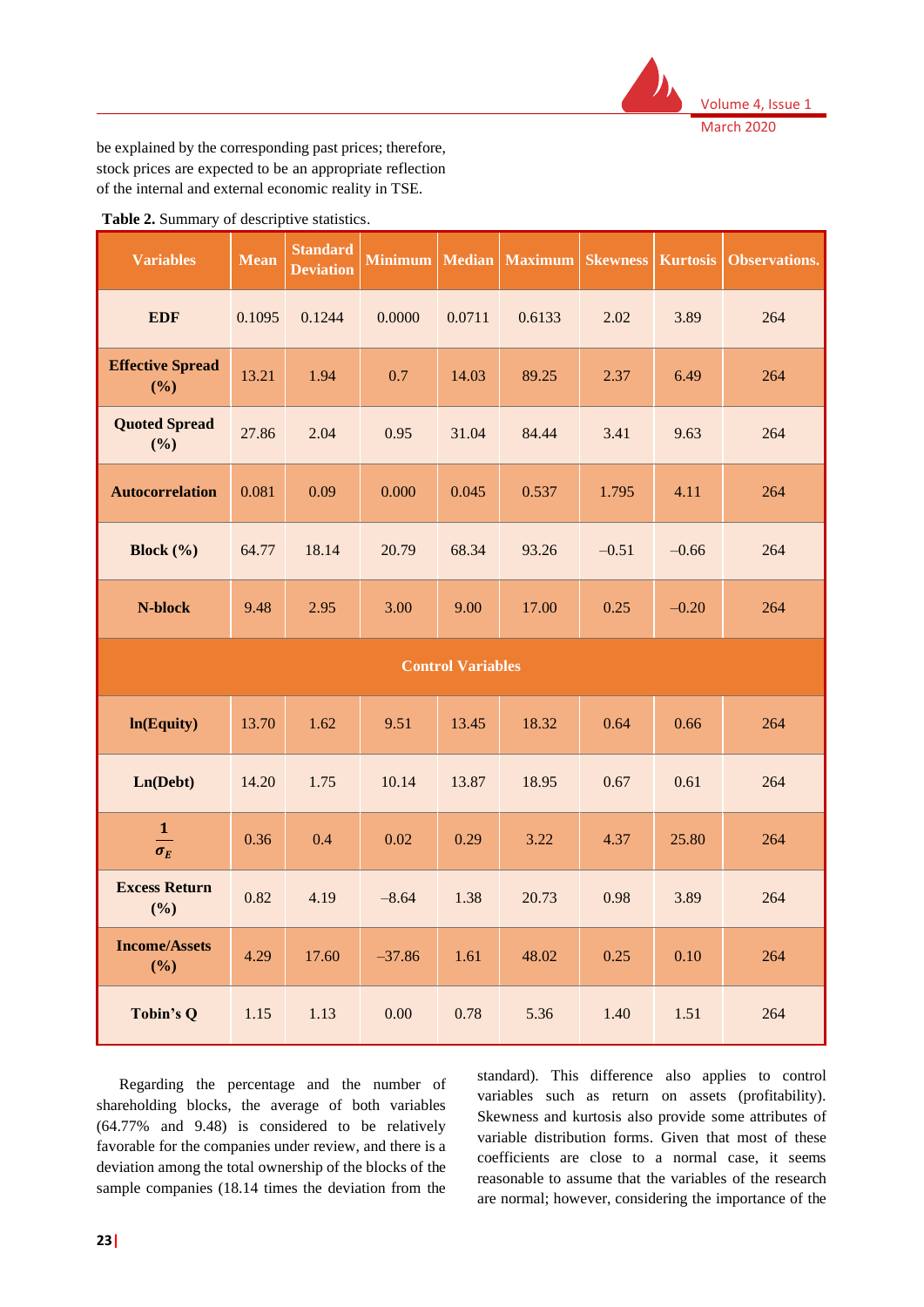discussion, this issue is examined separately in the below sections. In this study, panel data have been used to estimate regression models. The advantage of using these data over cross-sectional and time-series data is to facilitate the design of more complex patterns of behavior, to facilitate the assessment of the reliability of variables, to lower coherency between variables, and to estimate parameters more efficiently.

After selecting the type of data, the most common assumption is that the data are normal. If the data have a normal distribution, there is a possibility to use the parametric test. Thus, Kolmogorov-Smirnov test was used at a significance level of 5% to test the normality of the data herein. The results reflected that each of the **Table 3.** Pearson correlation matrix.

variables has a normal distribution, and there is no need to use the non-parametric mutation tests. In addition to the normality of variables, the reliability (stationarity) of variables is also one of the most important prerequisites for statistical analysis to avoid spurious regression (Chen et al., 2006). To test the reliability of variables, the unit root test was applied, and the obtained results indicate that variables are stationary at the level of raw data. After confirming the normality and reliability of the variables/indices, the correlation matrix between the independent and dependent variables was compiled according to Table 3, showing the Pearson correlation coefficients. Table 3 presents the correlation matrix of underlying variables.

| <b>Variables</b>         | <b>EDF</b> | <b>Effective Spreads</b> | <b>Quoted Spreads</b> | <b>Autocorrelation</b>   | <b>Block</b> | N-block |
|--------------------------|------------|--------------------------|-----------------------|--------------------------|--------------|---------|
| <b>EDF</b>               |            | -                        |                       | $\overline{\phantom{0}}$ |              |         |
| <b>Effective Spreads</b> | 0.02026    | 1.00000                  |                       |                          |              |         |
| <b>Quoted Spreads</b>    | 0.06611    | 0.05387                  | 1.00000               | $\overline{\phantom{0}}$ |              |         |
| <b>Autocorrelation</b>   | 0.04245    | 0.00784                  | 0.04018               | 1.00000                  |              |         |
| <b>Block</b>             | $-0.01263$ | $-0.06697$               | $-0.03769$            | $-0.04178$               | 1.00000      |         |
| N-block                  | $-0.00740$ | $-0.03941$               | $-0.07523$            | 0.05852                  | 0.05882      | 1.00000 |

Accordingly, at a significant level of 5%, with 95% confidence, there is a positive and significant correlation between stock liquidity measures (effective and quoted spreads) and the risk of default. The correlation coefficients for these variables are 0.02026 and 0.06611 respectively. In relation to the mechanisms of stock liquidity, the coefficients show that there is a positive and significant correlation between the coefficient of correlation between stock price (Autocorrelation) and the risk of default (0.04245). The matrix also reveals a negative correlation between the percentage and the number of block holders (owning more than 5% of the shares) and the company's default risk index. The coefficients of these variables indicate that an increase in the number and percentage of shareholders' blocks correlates with the reduction of the company's default risk.

As stated before estimating the model using the panel data, we need to decide on the appropriate method for applying such data to the estimation. First, it should be clear that there is no need to consider the structure of the panel data (differences or company-specific effects), or the data from different companies can be integrated and used in model estimation. In such a situation, the F-Limer test statistic is used to make a final decision. The results of the F-Limer test in Table 4 reveal that given a P-value lower than 5%, the null hypothesis is rejected; hence, there is no reason to assume the same intercept for various sections in the regression models, and the data must be used in a panel manner. Consequently, Hausman test should be performed to decide on random-effect methods versus fixed-effect methods. The results of the Hausman test (Table 5) show that the null hypothesis based on the random effects is rejected and therefore the regression models along with fixed effects should be used in fitting the model.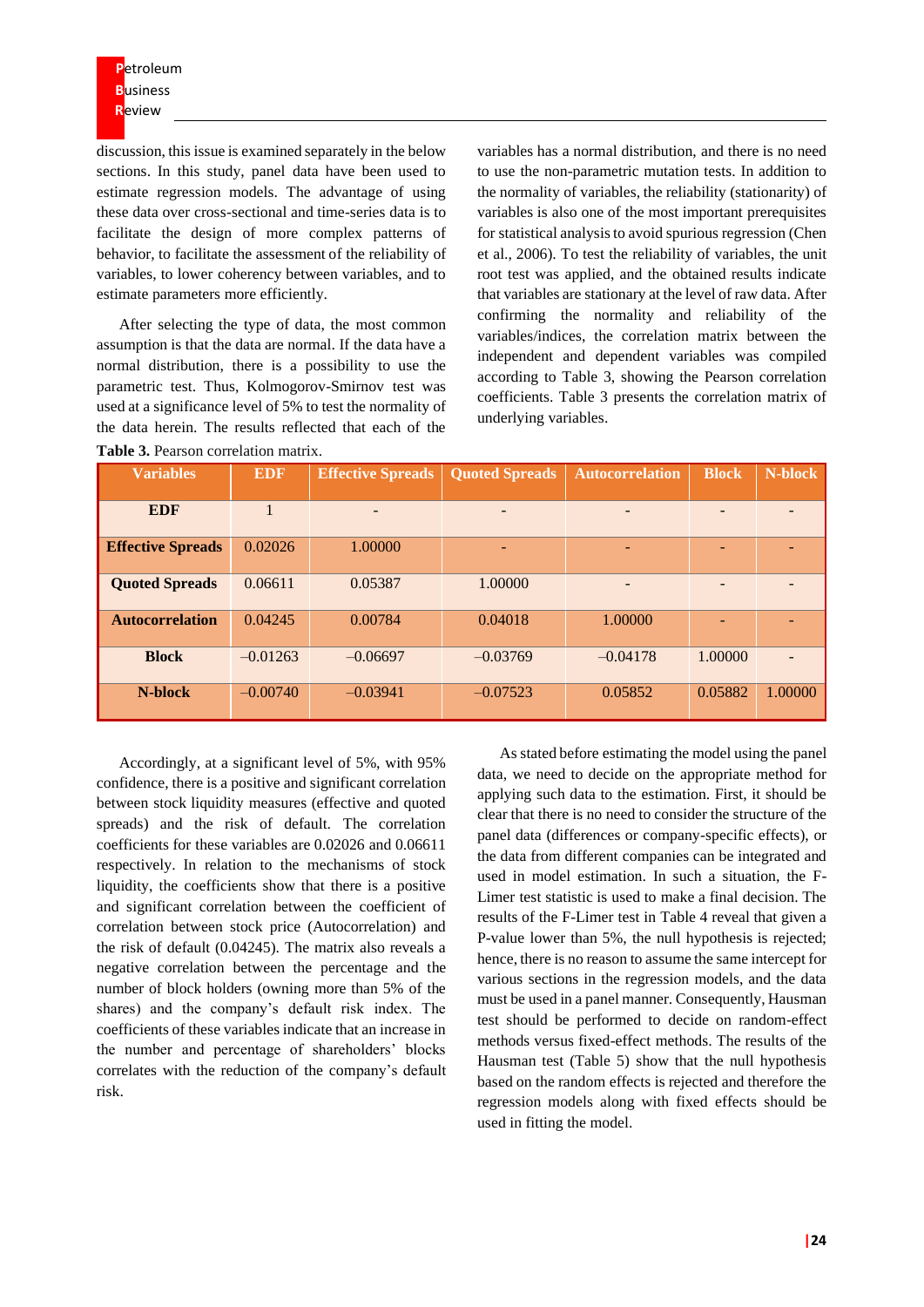

| <b>Table 4.</b> F-Limer test results. |  |  |  |  |  |
|---------------------------------------|--|--|--|--|--|
|---------------------------------------|--|--|--|--|--|

| <b>Regression Models</b>                                                | t-statistics | <b>P-values</b> | <b>Included</b><br>observations | <b>Results</b> |
|-------------------------------------------------------------------------|--------------|-----------------|---------------------------------|----------------|
| <b>Hypothesis 1: Effective Spread as</b><br><b>Independent Variable</b> | 4.881        | 0.000           | 264                             | Panel          |
| <b>Hypothesis 1: Quoted Spread as</b><br><b>Independent Variable</b>    | 4.332        | 0.005           | 264                             | Panel          |
| <b>Hypothesis 2: Autocorrelation as</b><br><b>Independent Variable</b>  | 4.677        | 0.001           | 264                             | Panel          |
| <b>Hypothesis 3: Blocks as Independent</b><br><b>Variable</b>           | 4.912        | 0.000           | 264                             | Panel          |
| <b>Hypothesis 3: N-blocks as Independent</b><br><b>Variable</b>         | 4.796        | 0.000           | 264                             | Panel          |

#### **Table 5.** Hausman test results.

| <b>Regression Models</b>                                                | <b>Chi-Square</b> | <b>P-values</b> | <b>Included</b><br>observations | <b>Results</b>       |
|-------------------------------------------------------------------------|-------------------|-----------------|---------------------------------|----------------------|
| <b>Hypothesis 1: Effective Spread as Independent</b><br><b>Variable</b> | 47.895            | 0.000           | 264                             | Fixed effects        |
| <b>Hypothesis 1: Quoted Spread as Independent</b><br><b>Variable</b>    | 39.651            | 0.006           | 264                             | <b>Fixed effects</b> |
| <b>Hypothesis 2: Autocorrelation as Independent</b><br><b>Variable</b>  | 46.659            | 0.000           | 264                             | Fixed effects        |
| <b>Hypothesis 3: Blocks as Independent Variable</b>                     | 52.004            | 0.000           | 264                             | Fixed effects        |
| <b>Hypothesis 3: N-blocks as Independent Variable</b>                   | 36.457            | 0.003           | 264                             | Fixed effects        |

The estimation of regression parameters is reliable and worthwhile when, in addition to the normality and reliability of the variables, the classical regression assumptions are in place. The most important assumptions which must be considered in determining the adequacy of the fitted regression model are the normal distribution of error terms (zero mean), lack of collinearity of independent variables, the variance homogeneity of residuals, and lack of residual autocorrelations. Given that the number of observations of each of the independent/dependent variables in hypotheses  $(6 \times 44)$  is appropriate, the central limit theorem can be used in inferential statistics, and the residual distribution function is approximated to be

normal. Furthermore, since the panel data were used in this study and the correlation coefficients are not too high, the collinearity of independent variables will not mortify the models. In the present work, we use the White test at a significant level of  $\alpha = 5\%$  to identify and test the variance homogeneity of residuals in the regression model, and the generalized least squares regression model (GLS) is used when this assumption is violated. The results of the White test for all of the fitted models are summarized in Table 6. As it can be seen, the probability of F for all of the hypothesis test models is larger than 5%. Therefore, regarding the 95% confidence level, it can be concluded that the error terms in all of the fitted models have the homogenous variances, so the use of the panel least squares (PLS) regression is valid.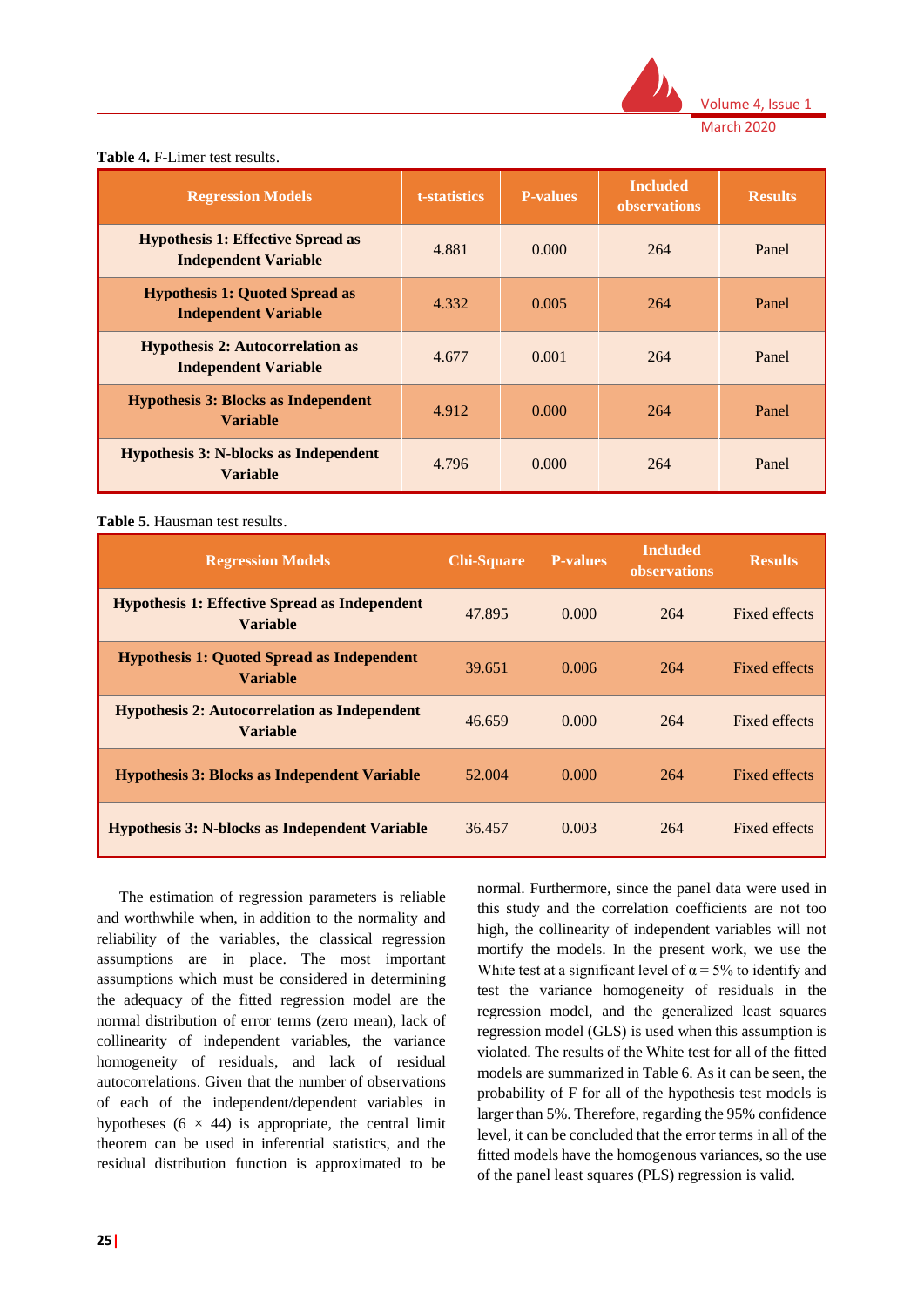**Table 6.** The white test results.

| Estimated models of H1 testing: effective spreads (independent variable) |       |                                |       |  |  |  |
|--------------------------------------------------------------------------|-------|--------------------------------|-------|--|--|--|
| <b>F-statistics</b>                                                      | 1.90  | Probability F                  | 0.071 |  |  |  |
| <b>Observations*-R-squared</b>                                           | 14.21 | Probability Chi-Squared        | 0.072 |  |  |  |
| <b>Scaled Explained* Scaled Score</b>                                    | 15.22 | Probability Chi-Squared        | 0.055 |  |  |  |
| Estimated models of H1 testing: quoted spreads (independent variable)    |       |                                |       |  |  |  |
| <b>F-statistics</b>                                                      | 0.481 | Probability F                  | 0.083 |  |  |  |
| Observations*-R-squared                                                  | 4.63  | Probability Chi-Squared        | 0.865 |  |  |  |
| <b>Scaled Explained* Scaled Score</b>                                    | 8.15  | Probability Chi-Squared        | 0.518 |  |  |  |
| Estimated models of H2 testing: autocorrelation (independent variable)   |       |                                |       |  |  |  |
| <b>F-statistics</b>                                                      | 0.551 | Probability F                  | 0.065 |  |  |  |
| <b>Observations*-R-squared</b>                                           | 4.89  | Probability Chi-Squared        | 0.724 |  |  |  |
| <b>Scaled Explained* Scaled Score</b>                                    | 7.01  | Probability Chi-Squared        | 0.364 |  |  |  |
| <b>Estimated models of H3 testing: blocks (independent variable)</b>     |       |                                |       |  |  |  |
| <b>F-statistics</b>                                                      | 0.852 | Probability F                  | 0.055 |  |  |  |
| Observations*-R-squared                                                  | 4.57  | Probability Chi-Squared        | 0.725 |  |  |  |
| <b>Scaled Explained* Scaled Score</b>                                    | 7.66  | Probability Chi-Squared        | 0.435 |  |  |  |
| Estimated models of H3 testing: N-blocks (independent variable)          |       |                                |       |  |  |  |
| <b>F-statistics</b>                                                      | 0.438 | Probability F                  | 0.091 |  |  |  |
| <b>Observations*-R-squared</b>                                           | 5.56  | <b>Probability Chi-Squared</b> | 0.765 |  |  |  |
| <b>Scaled Explained* Scaled Score</b>                                    | 4.21  | Probability Chi-Squared        | 0.697 |  |  |  |

The non-autocorrelations of the residuals as a disturbance of the model are also evaluated after estimating the regression model using Durbin Watson test statistics. Of course, due to the one-year interruption in entering independent and dependent variables into model, this problem is expected to be largely overlooked.

The estimation of regression models and testing of the hypotheses are performed in the following. It should be noted that this research utilizes F-statistic and probability (F-statistic) at a significant level of  $\alpha = 5\%$  to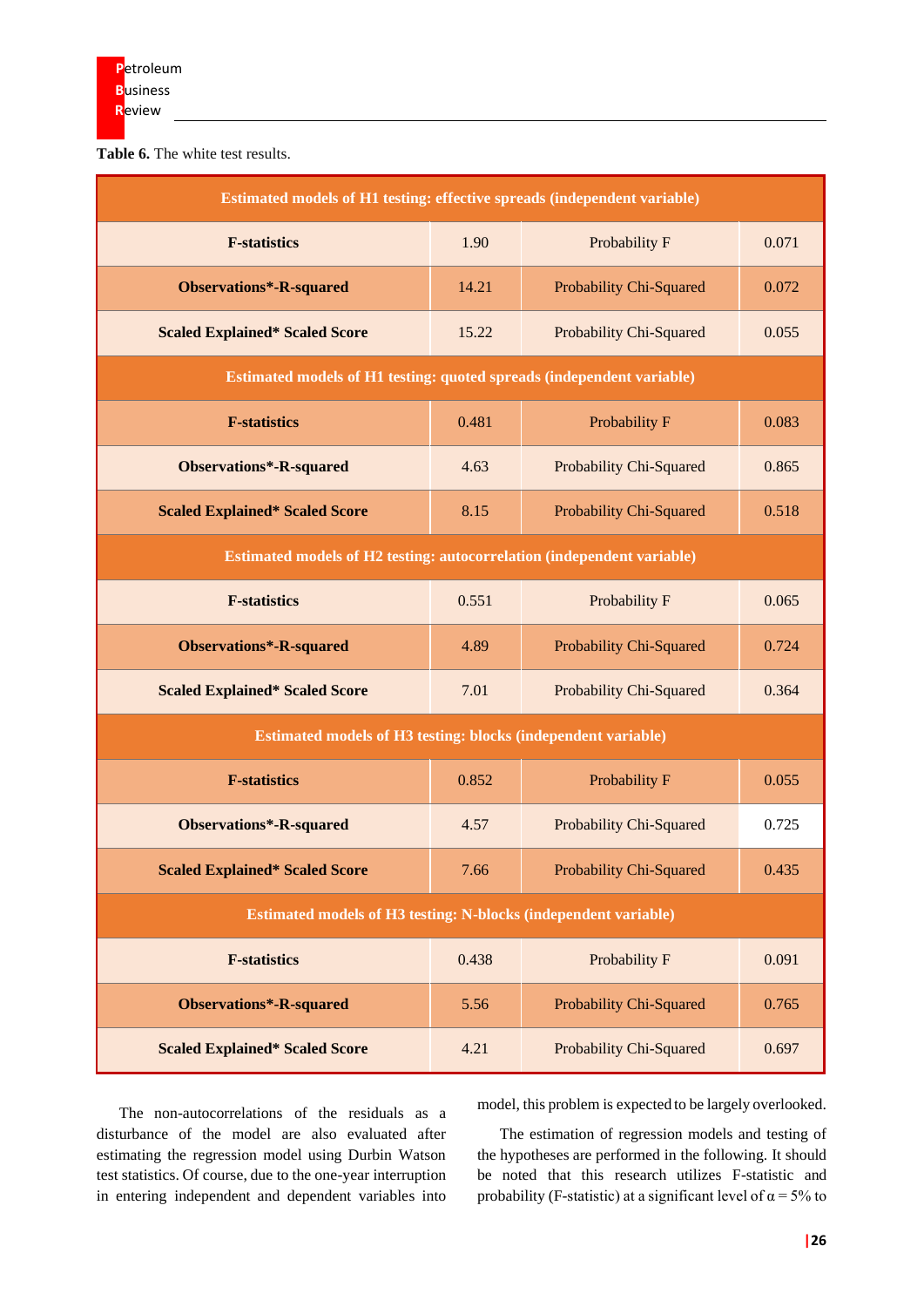

#### Volume 4, Issue 1 March 2020

identify and assess the validity and the whole significance of the regression model. The null hypothesis for F-statistic implies that the regressed model is not valid, and since all of the corresponding Fisher Probabilities (Prob. F) are less than 5%, the validity of models is well approved. To test the first hypothesis, two

models were estimated separately. Durbin Watson statistic for the mentioned fitted models (2.22 and 2.25) implies there is no autocorrelation among residuals in all the regressed models. The results of the estimation are tabulated in Table 7 and 8 respectively.

#### **Table 7.** Estimated models of H1 testing: effective spreads (independent variable).

| Dependent Variable: EDF                                                                             |                            |                      |             |        |  |  |  |  |
|-----------------------------------------------------------------------------------------------------|----------------------------|----------------------|-------------|--------|--|--|--|--|
| Method: Panel Least Squares                                                                         |                            |                      |             |        |  |  |  |  |
| Sample: 2011 2016                                                                                   |                            |                      |             |        |  |  |  |  |
| Periods included: 6                                                                                 |                            |                      |             |        |  |  |  |  |
| Cross-sections included: 44                                                                         |                            |                      |             |        |  |  |  |  |
| Total panel (balanced) observations: 264                                                            |                            |                      |             |        |  |  |  |  |
| <b>Variable</b><br><b>Coefficient</b><br><b>Standard Error</b><br><b>Probability</b><br>t-Statistic |                            |                      |             |        |  |  |  |  |
| <b>Effective Spreads</b>                                                                            | 0.007333                   | 0.001616             | 4.537748    | 0.0001 |  |  |  |  |
| Ln(equity)                                                                                          | $-0.005889$                | 0.001603             | $-3.673737$ | 0.0012 |  |  |  |  |
| Ln(debt)                                                                                            | 0.013456                   | $2.52\times10^{-03}$ | 5.333333    | 0.0001 |  |  |  |  |
| 1/SE                                                                                                | 0.003175                   | 0.00108              | 2.939815    | 0.0034 |  |  |  |  |
| <b>Excess Return</b>                                                                                | $-0.000167$                | $7.22\times10^{-05}$ | $-2.313019$ | 0.0332 |  |  |  |  |
| <b>Income/Assets</b>                                                                                | 0.000362                   | 0.000132             | 2.742424    | 0.0041 |  |  |  |  |
| <b>Intercept</b>                                                                                    | 0.004495                   | 0.001468             | 3.061989    | 0.0032 |  |  |  |  |
|                                                                                                     | <b>Model Specification</b> |                      |             |        |  |  |  |  |
| <b>R-squared</b>                                                                                    |                            |                      | 0.370336    |        |  |  |  |  |
| <b>Adjusted R-squared</b>                                                                           |                            | 0.328951             |             |        |  |  |  |  |
| <b>F-statistic</b>                                                                                  |                            |                      | 3.538372    |        |  |  |  |  |
| <b>Probability (F-statistic)</b>                                                                    |                            |                      | 0.007218    |        |  |  |  |  |
| <b>Durbin-Watson statistic</b>                                                                      |                            |                      | 2.227805    |        |  |  |  |  |

**Table 8.** Estimated model for H1 testing: quoted spreads (independent variable).

Dependent Variable: EDF Method: Panel Least Squares

Sample: 2011 2016

Periods included: 6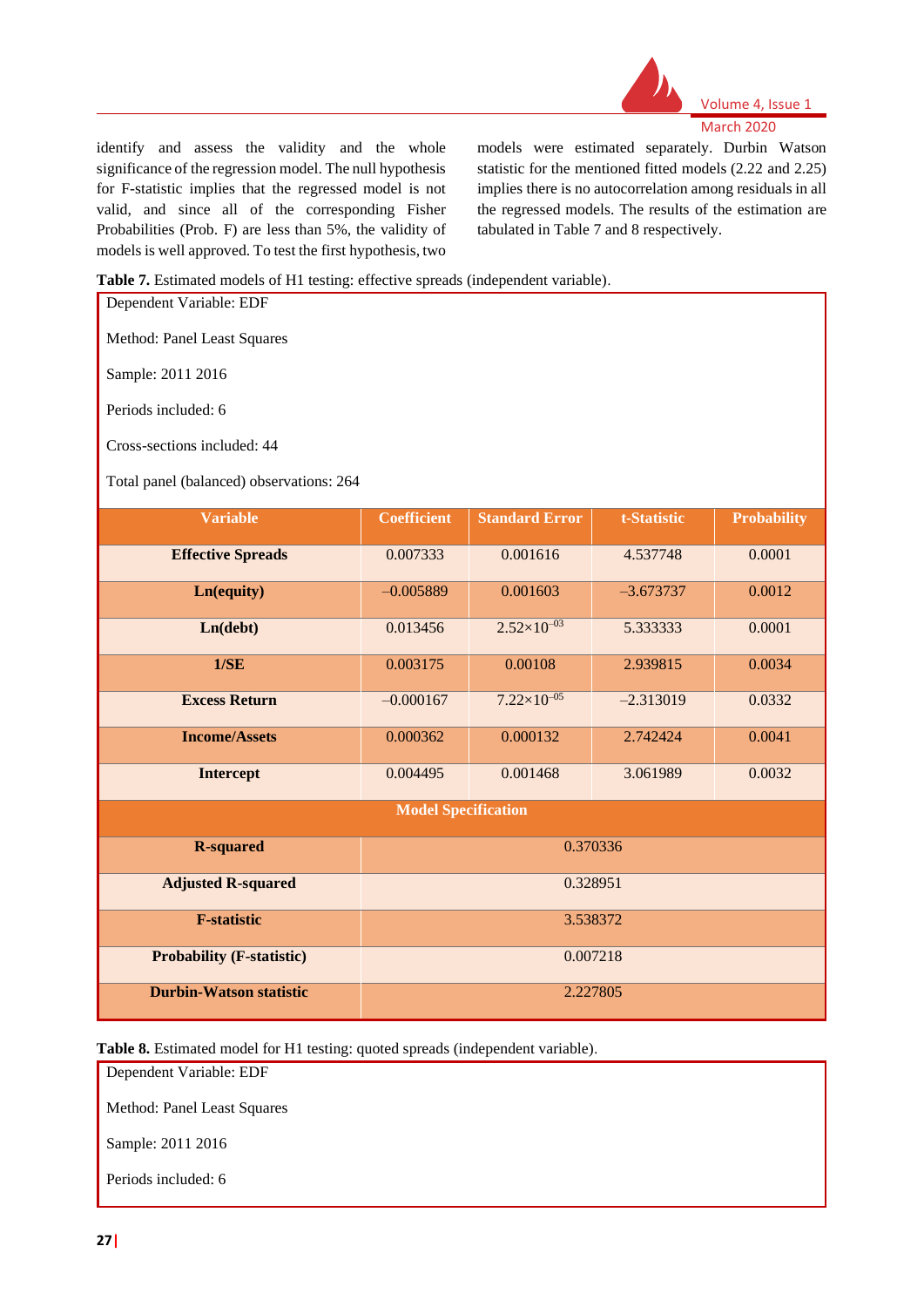| Cross-sections included: 44              |                            |                       |             |                    |  |  |  |
|------------------------------------------|----------------------------|-----------------------|-------------|--------------------|--|--|--|
| Total panel (balanced) observations: 264 |                            |                       |             |                    |  |  |  |
| <b>Variable</b>                          | <b>Coefficient</b>         | <b>Standard Error</b> | t-Statistic | <b>Probability</b> |  |  |  |
| <b>Quoted Spreads</b>                    | 0.005291                   | 0.001290              | 4.101550    | 0.0005             |  |  |  |
| Ln(equity)                               | $-0.001881$                | 0.000536              | $-3.509328$ | 0.0025             |  |  |  |
| Ln(debt)                                 | 0.000937                   | 0.000306              | 3.062092    | 0.0301             |  |  |  |
| 1/SE                                     | $-0.001373$                | 0.000394              | $-3.484772$ | 0.0045             |  |  |  |
| <b>Excess Return</b>                     | 0.008116                   | 0.001888              | 4.298729    | 0.0002             |  |  |  |
| <b>Income/Assets</b>                     | 0.000177                   | $6.14\times10^{-05}$  | 2.882736    | 0.0648             |  |  |  |
| <b>Intercept</b>                         | 0.001301                   | 0.000395              | 3.293671    | 0.0081             |  |  |  |
|                                          | <b>Model Specification</b> |                       |             |                    |  |  |  |
| <b>R-squared</b>                         |                            | 0.288085              |             |                    |  |  |  |
| <b>Adjusted R-squared</b>                | 0.204146                   |                       |             |                    |  |  |  |
| <b>F-statistic</b>                       |                            | 3.661694              |             |                    |  |  |  |
| <b>Probability (F-statistic)</b>         |                            | 0.003938              |             |                    |  |  |  |
| <b>Durbin-Watson statistic</b>           |                            | 2.252176              |             |                    |  |  |  |

Regarding Tables 7 and 8, given that the probability value of each of the two models is less than the 5% level of significance, the significance of the specified models is proven. Moreover, the models in question have the predictive power to explain the risk of default. The explained variance, or R-squared, of the models was 0.3703 and 0.2880 respectively, which indicates that on average 37.03 and 28.80% of variations in the dependent variable (the risk of default) are explained by the explanatory variables of the models (independent and control variables); the related coefficients are 0.0073 and 0.0053 respectively. Since the corresponding p-value statistics are less than a significance level of 0.05, there

is a positive and significant relationship between these variables and the default risk of petrochemical and petroleum products companies listed on TSE. Therefore, the first hypothesis, which indicates a negative and significant relation between stock liquidity and corporate risk, is confirmed.

To test the second hypothesis, a PLS model was estimated separately. The independent variable of this model was stock price autocorrelations. Durbin Watson statistic of the mentioned fitted model (2.00) denotes that there is no autocorrelation among residuals, which indicates that we can trust on the estimated model results. The results of the estimation are listed in Table 9.

**Table 9.** Estimated model of H2 testing: autocorrelation (independent variable).

Dependent Variable: EDF

Method: Panel Least Squares

Sample: 2011 2016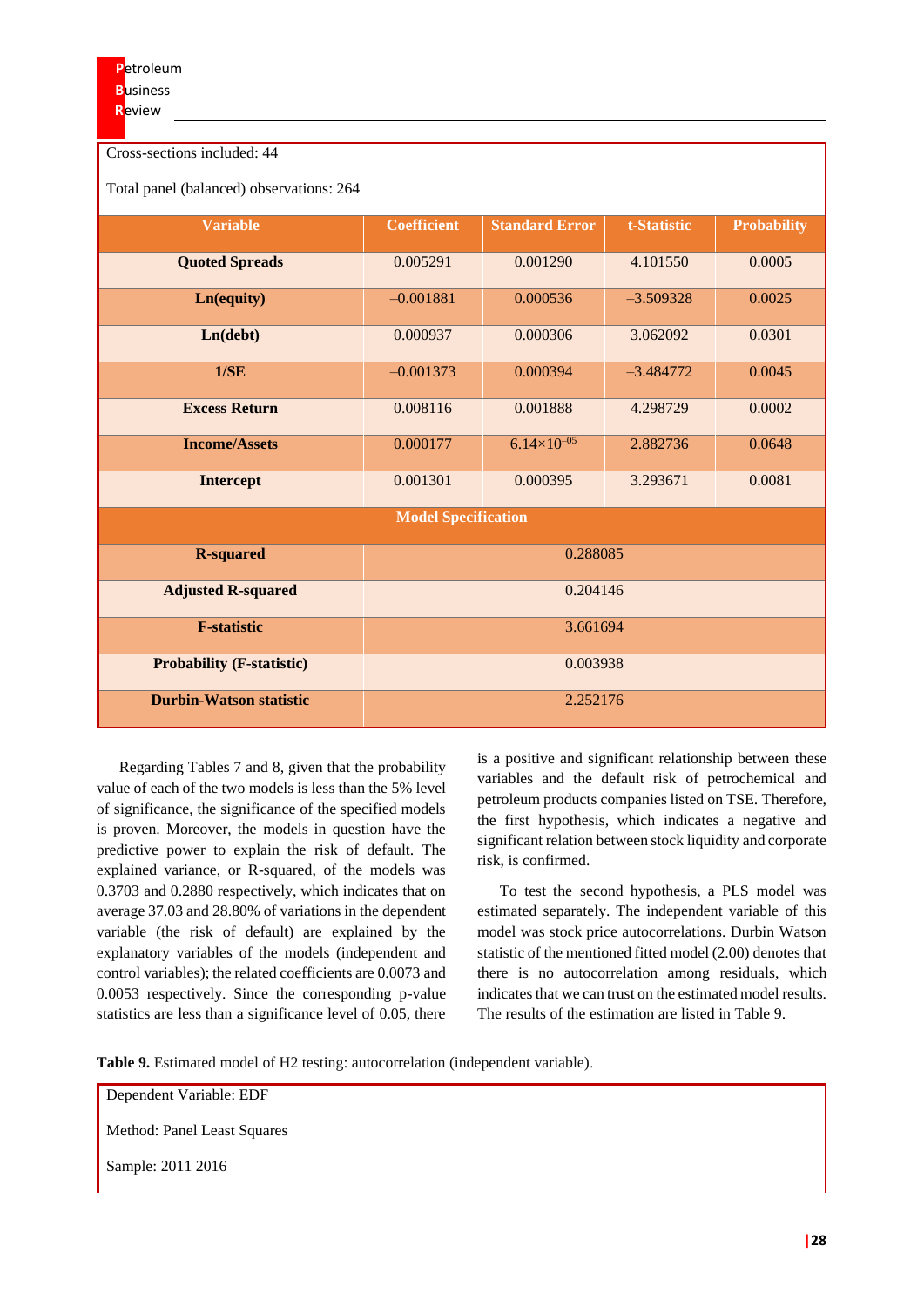

Volume 4, Issue 1

March 2020

Periods included: 6

Cross-sections included: 44

Total panel (balanced) observations: 264

| <b>Variable</b>                  | <b>Coefficient</b>         | <b>Standard Error</b>  | t-Statistic | <b>Probability</b> |  |
|----------------------------------|----------------------------|------------------------|-------------|--------------------|--|
| <b>Autocorrelation</b>           | 0.002902                   | 0.000784               | 3.701531    | 0.0104             |  |
| Ln(equity)                       | 0.000515                   | 0.000145               | 3.551724    | 0.0238             |  |
| Ln(debt)                         | $-0.001018$                | 0.000271               | $-3.756458$ | 0.0009             |  |
| 1/SE                             | 0.001521                   | $4.98 \times 10^{-04}$ | 3.054217    | 0.0406             |  |
| <b>Excess Return</b>             | 0.005069                   | 0.001409               | 3.597587    | 0.0022             |  |
| <b>Income/Assets</b>             | $-0.000277$                | $7.29\times10^{-05}$   | $-3.799726$ | 0.0322             |  |
| Tobin's Q                        | 0.005721                   | 0.001457               | 3.926561    | 0.0016             |  |
| <b>Intercept</b>                 | 0.005988                   | 0.001521               | 3.936884    | 0.0003             |  |
|                                  | <b>Model Specification</b> |                        |             |                    |  |
| <b>R-squared</b>                 |                            | 0.186037               |             |                    |  |
| <b>Adjusted R-squared</b>        | 0.167248                   |                        |             |                    |  |
| <b>F-statistic</b>               | 3.151181                   |                        |             |                    |  |
| <b>Probability (F-statistic)</b> |                            | 0.001550               |             |                    |  |
| <b>Durbin-Watson statistic</b>   |                            | 2.004104               |             |                    |  |

Regarding Table 9, the significance of the specified model is proven. The explained variance, or R-squared, of the model was 0.1860, which implies that on average 18.60 % of variations in the dependent variable (the risk of default) is explained by the explanatory variables of the models (independent and control variables). Accordingly, the related coefficient is 0.0029, and since the corresponding p-value statistics (0.104) is less than a significance level of 0.05, there is a positive and significant relationship between these variables and the

default risk of petrochemical and petroleum products companies listed on. Therefore, it can be stated that the second hypothesis is verified.

To test the third hypothesis, the two models were estimated separately. Durbin Watson statistic of the mentioned fitted models (2.24 and 2.03) implies that there is no autocorrelation among residuals in all the regressed models. The results of the estimation are summarized in Tables 10 and 11 respectively.

**Table 10.** Estimated model of H3 testing: blocks (independent variable).

| Dependent Variable: EDF     |  |
|-----------------------------|--|
| Method: Panel Least Squares |  |
| Sample: 2011 2016           |  |
| Periods included: 6         |  |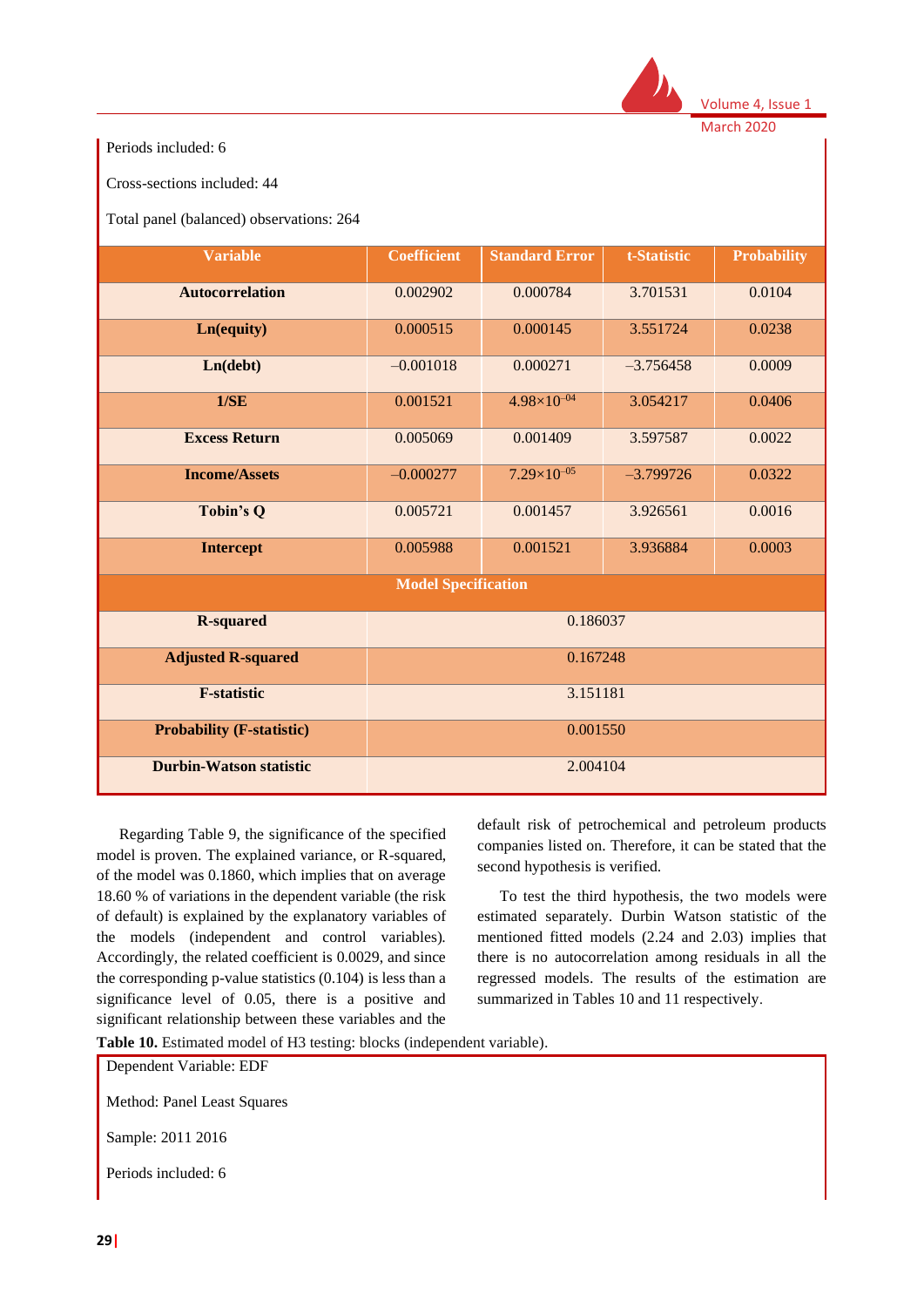Cross-sections included: 44

Total panel (balanced) observations: 264

| <b>Variable</b>                  | <b>Coefficient</b> | <b>Standard Error</b> | t-Statistic | <b>Probability</b> |  |  |
|----------------------------------|--------------------|-----------------------|-------------|--------------------|--|--|
| <b>Blocks</b>                    | $-0.002912$        | 0.000784              | $-3.714286$ | 0.0126             |  |  |
| Ln(equity)                       | 0.000518           | 0.000145              | 3.572414    | 0.0249             |  |  |
| Ln(debt)                         | $-0.001207$        | 0.000271              | $-4.453875$ | 0.0009             |  |  |
| 1/SE                             | 0.001551           | $4.98\times10^{-04}$  | 3.114458    | 0.0406             |  |  |
| <b>Excess Return</b>             | 0.005402           | 0.001409              | 3.833925    | 0.0022             |  |  |
| <b>Income/Assets</b>             | $-0.000243$        | $7.29\times10^{-05}$  | $-3.333333$ | 0.0314             |  |  |
| <b>Tobin's Q</b>                 | 0.005912           | 0.001457              | 4.057653    | 0.0016             |  |  |
| <b>Intercept</b>                 | 0.006342           | 0.001521              | 4.169625    | 0.0003             |  |  |
| <b>Model Specification</b>       |                    |                       |             |                    |  |  |
| <b>R-squared</b>                 | 0.258708           |                       |             |                    |  |  |
| <b>Adjusted R-squared</b>        | 0.217039           |                       |             |                    |  |  |
| <b>F-statistic</b>               | 3.968354           |                       |             |                    |  |  |
| <b>Probability (F-statistic)</b> | 0.000211           |                       |             |                    |  |  |
| <b>Durbin-Watson statistic</b>   | 2.240986           |                       |             |                    |  |  |

**Table 11.** Estimated model of H3 testing: N-blocks (independent variable).

Dependent Variable: EDF Method: Panel Least Squares

Sample: 2011 2016

Periods included: 6

Cross-sections included: 44

Total panel (balanced) observations: 264

| <b>Variable</b> | <b>Coefficient</b> | <b>Standard Error</b> | t-Statistic | <b>Probability</b> |
|-----------------|--------------------|-----------------------|-------------|--------------------|
|                 |                    |                       |             |                    |
| Nblocks.        | $-0.007091$        | 0.001504              | $-4.714761$ | 0.0002             |
|                 |                    |                       |             |                    |
| Ln(equity)      | $-0.000223$        | $6.81\times10^{-05}$  | $-3.274596$ | 0.0021             |
|                 |                    |                       |             |                    |
| Ln(debt)        | 0.000414           | 0.000107              | 3.869159    | 0.0018             |
|                 |                    |                       |             |                    |
| 1/SE            | 0.001398           | 0.000303              | 4.613861    | 0.0008             |
|                 |                    |                       |             |                    |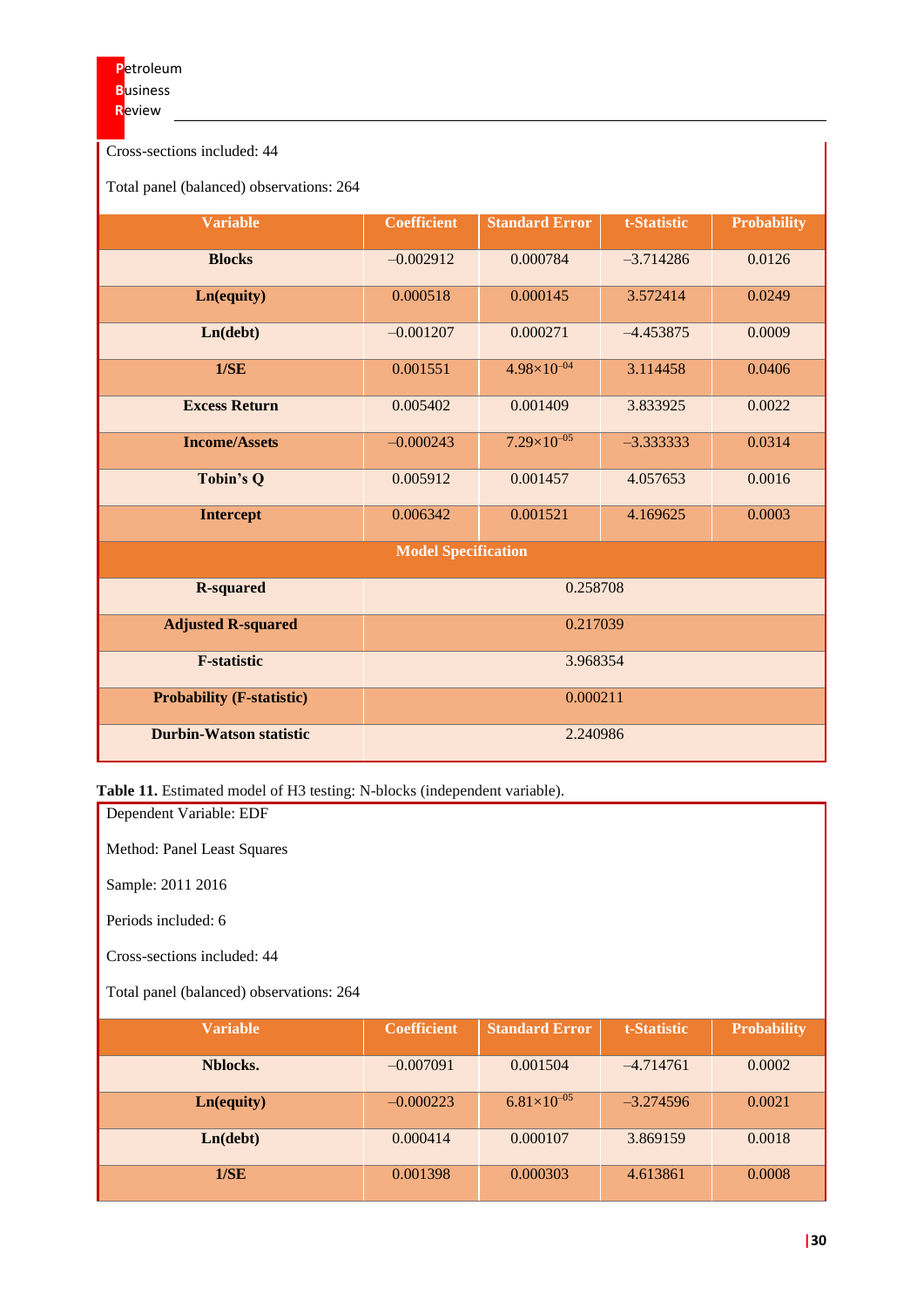

|                                  | <b>March 2020</b> |                      |             |        |  |  |
|----------------------------------|-------------------|----------------------|-------------|--------|--|--|
| <b>Excess Return</b>             | $-0.001008$       | 0.000209             | $-4.822967$ | 0.0005 |  |  |
| <b>Income/Assets</b>             | $-0.000206$       | $8.50\times10^{-05}$ | $-2.423529$ | 0.0023 |  |  |
| <b>Tobin's Q</b>                 | 0.001704          | 0.000382             | 4.460733    | 0.0006 |  |  |
| <b>Intercept</b>                 | 0.004078          | 0.000891             | 4.57688     | 0.0002 |  |  |
| <b>Model Specification</b>       |                   |                      |             |        |  |  |
| <b>R-squared</b>                 | 0.195342          |                      |             |        |  |  |
| <b>Adjusted R-squared</b>        | 0.186453          |                      |             |        |  |  |
| <b>F-statistic</b>               | 4.185459          |                      |             |        |  |  |
| <b>Probability (F-statistic)</b> | 0.000108          |                      |             |        |  |  |
| <b>Durbin-Watson statistic</b>   | 2.033178          |                      |             |        |  |  |

Regarding Tables 10 and 11, the models in question have the predictive power to explain the risk of default. The explained variance, or R-squared, of the models was 0.2587 and 0.1953 respectively, which indicates that on average 25.87 and 19.53% of variations in the dependent variable (the risk of default) are explained by the explanatory variables of the models (independent and control variables); the related coefficients are  $-0.0029$ and –0.0071 respectively. Since the corresponding pvalue statistics are less than a significance level of 0.05, there is a negative and significant relationship between these variables and the default risk of petrochemical and petroleum products companies listed on TSE. Therefore, the third hypothesis is also confirmed.

Considering that the conditions (explanatory variables) of the estimation models of hypotheses 2 and 3 are the same, through comparing the explanation coefficients obtained for these models, the explanatory power of each of the above mentioned channels can be equated. Therefore, in order to test the fourth hypothesis, we only need to compare the R-squared derived from the third hypothesis with the explanatory power (R-squared) of the second hypothesis testing model. However, in the petrochemical and petroleum products companies listed on TSE, the role of stock liquidity in corporate governance outweighs its role in information efficiency having a higher explanatory power to predict the default risk of these companies; therefore, the forth hypothesis is rejected.

## **5. Discussion and Conclusions**

The study examined the effects of stock liquidity and the corresponding underlying mechanisms on the default risk of petrochemical and petroleum products companies through developing four main hypotheses. Generally speaking, the results show that there is a negative and significant relationship between stock liquidity and default risk in sample companies, that is, an increase in the stock liquidity results in a significant decrease in default risk. Based on the findings of the hypothesis tests, stock liquidity can be effective in reducing the risk of corporate defaults by reducing information asymmetry in the stock pricing process and through playing a role in corporate governance. However, comparison of the results obtained in relation to the above mechanisms reveals that unlike the research conducted in efficient markets, the role of stock liquidity in corporate governance of the sample companies listed on TSE is stronger than its role in the information efficiency in the stock pricing process to explain the default risk. Therefore, except for the fourth hypothesis, all the three remaining hypotheses are confirmed. The results regarding the negative and significant relation between stock liquidity and default risk are consistent with the findings of Brogaard et al. (2015), Vizvari et al. (2016), and Brogaard et al. (2017). The results of this research support the concept of multi-dimensionality of liquidity. However, the results of the fourth hypothesis demonstrate that the role of liquidity in corporate governance of the underlying companies (compared with its role in information efficiency) can better explain the determination of the company's risk of default, which is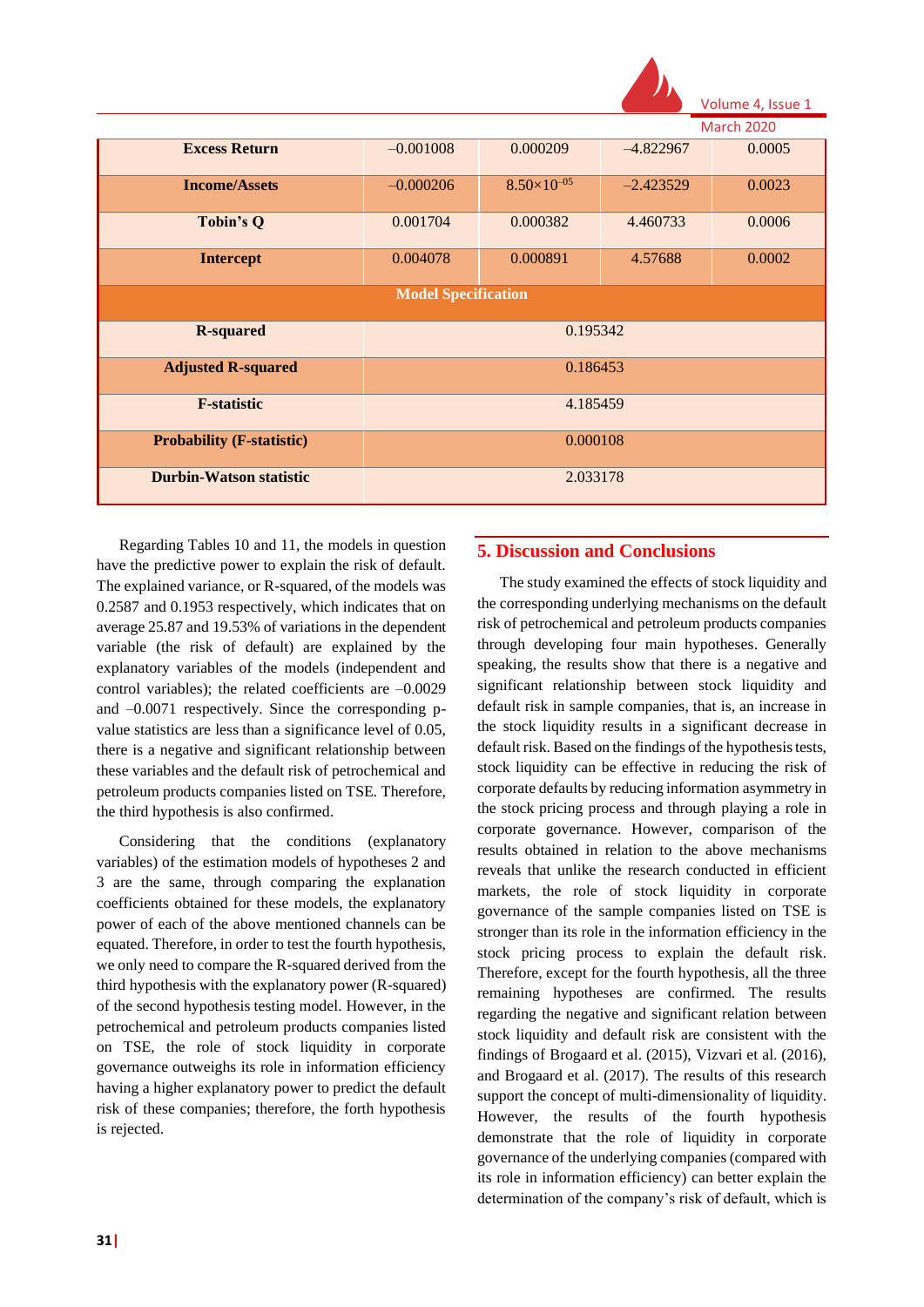**P**etroleum **B**usiness **R**eview

quite contradictory with the findings of Brogaard et al. (2017). One of the reasons for justifying this contradiction is that the work of Brogaard et al. (2017) was conducted in stock market having a high degree of efficiency, while in TSE, despite efforts aimed at improving transparency, such as the requirement for reporting based on international financial accounting standards, the level of information efficiency has been assessed to be low and in some studies weak or semirobust (Karimi et al., 2012). Another reason for the rejection of the fourth hypothesis can be attributed to the strong role of governance power in TSE as well as in petrochemical and petroleum products companies. Liquidity facilitates the formation of shareholder blocks. These blocks (institutional and noninstitutional such as TAPIKO, Parsian, Vanaft, Persian Gulf Holding, etc.) can make a significant contribution to the stock prices of underlying companies through methods such as voting by feet, management by trading, adopting various bidask positions and, as a monitoring lever, can guide directors to move toward optimal investment decisions. Stockholder blocks also have voting rights and, in some cases, control or significantly influence, which can directly affect corporate investment decisions. Optimal investment decisions increase corporate cash flow and reduce the risk of default.

Regarding the results, it is suggested that real and legal investors should use research findings to avoid investment in investee companies with high levels of default risk. They can consider the stock market liquidity index as an effective factor in the estimation of default risk. The policy makers in the stock market can also devote their best efforts to developing market-making activities in TSE. Developing clear and transparent market-making guidelines, providing information infrastructure, and embedding mechanisms and regulatory bodies in the field of market-making, from the issuance of market-making licenses to market-making implementation, accelerate the liquidity of stock, decrease the default risk of companies, and boost the financial markets. Thinking about measures to reduce transaction costs and about enhancing market transparency through the presentation of transparent financial statements are among short- and medium-term proposed strategies to increase the level of stock liquidity and reduce the probability of the default risk of corporations and result in the prosperity of investment in the capital market. Using two mechanisms to examine the relationship between intuitional variables, EDF, and market-based signals can be considered as the main contribution. As a limitation, the existence of a price

fluctuation range (from  $-5\%$  to  $+5\%$ ) leads to lower prices in the market price range and reduces or even may stop trading. This aspect of stock liquidity refers to the infrastructure of the TSE and should be considered in using the results of the current research because it affects the calculation of bid-ask quoted spreads. Examining the hypotheses of this work for longer periods, across other listed industries, for different company sizes, and for company life cycles, if there are a sufficient number of samples, is recommended to interested researchers.

### **References**

- Admati, A. R. and Pfleiderer, P. (2009). The "Wall Street Walk" and Shareholder Activism: Exit as a form of Voice. The Review of Financial Studies, 22(7), 45–85.
- Afik, Z., Arad, O., and Galil, K. (2012). Using Merton Model: an Empirical Assessment of Alternatives.
- Ahmadpour, A. and Baghban, M. (2014). Investigating the Relationship between Asset Liquidity and Equity Liquidity in Tehran Stock Exchange. Empirical Accounting Research, 4(2), 61–77.
- Bakke, T. E. and Whited, T. M. (2010). Which firms Follow the Market? An Analysis of Corporate Investment Decisions. The Review of Financial Studies, 23(5), 1941–1980.
- Bharath, S. T. and Shumway, T. (2008). Forecasting Default with the Merton Distance to Default Model. The Review of Financial Studies, 21(3), 1339–1369.
- Bharath, S. T., Jayaraman, S., and Nagar, V. (2013). Exit as Governance: An Empirical Analysis. The Journal of Finance, 68(6), 2515–2547.
- Brogaard, J., Li, D., and Xia, Y. (2017). Stock Liquidity and Default Risk. Journal of Financial Economics, 124(3), 486–502.
- Campbell, J. Y., Hilscher, J., and Szilagyi, J. (2008). In Search of Distress Risk. The Journal of Finance, 63(6), 2899–2939.
- Chen, Q., Goldstein, I., and Jiang, W. (2006). Price Informativeness and Investment sensitivity to Stock Price. The Review of Financial Studies, 20(3), 619–650.
- Chordia, T., Roll, R., and Subrahmanyam, A. (2001). Market Liquidity and Trading Activity. The Journal of Finance, 56(2), 501–530.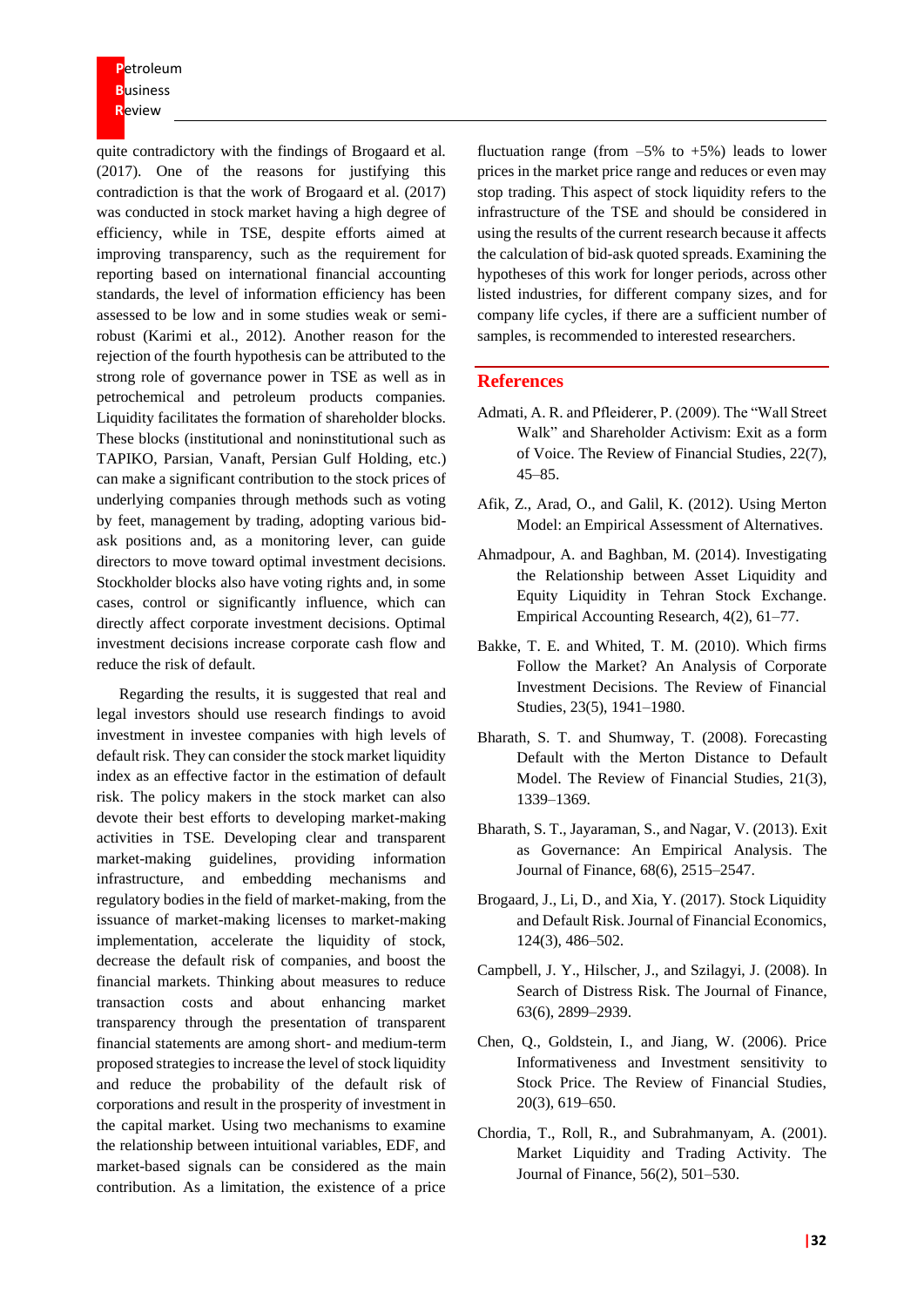

Volume 4, Issue 1 March 2020

- Cooper, S. K., Groth, J. C., and Avera, W. E. (1985). Liquidity, Exchange Listing, and Common Stock Performance. Journal of Economics and Business, 37(1), 19–33.
- Daniali, M. and Mansouri, H. (2012). Effectiveness of Tehran Stock Exchange at Weak Level and Prioritizing Factors Affecting it. Economic Research Journal, 12(47), 71–96.
- Dittmar, A. and Mahrt-Smith, J. (2007). Corporate Governance and the Value of Cash Holdings. Journal of Financial Economics, 83(3), 599–634.
- Dow, J. and Gorton, G. (1997). Stock Market Efficiency and Economic Efficiency: is there a Connection? The Journal of Finance, 52(3), 1087–1129.
- Ebrahimi Kurdler, A., and Mohammadi Shad, Z. (2013). Investigate the Relationship between Default Risk and Earnings Response Coefficient. Accounting and Auditing Reviews, 21 (1), 1–18.
- Edmans, A. (2009). Block Holder Trading, Market Efficiency, and Managerial Myopia. The Journal of Finance, 64(6), 2481–2513.
- Edmans, A. and Manso, G. (2010). Governance through Trading and Intervention: A theory of Multiple Block Holders. The Review of Financial Studies, 24(7), 2395–2428.
- Edmans, A., Fang, V. W., and Zur, E. (2013). The Effect of Liquidity on Governance. The Review of Financial Studies, 26(6), 1443–1482.
- Fallah Shams, M., Ahmadvand, M., and Khajehzadeh Dezfouli, H. (2017). Detection Risk Measurement Using the Black-Scholes-Merton Model and its Relationship with Corporate Governance Factors. Financial Engineering and Securities Management, 8 (30), 147–168.
- Fang, V. W., Noe, T. H., and Tice, S. (2009). Stock Market Liquidity and Firm Value. Journal of financial Economics, 94(1), 150–169.
- Fang, V. W., Tian, X., and Tice, S. (2014). Does Stock Liquidity Enhance or Impede Firm Innovation? The Journal of Finance, 69(5), 2085–2125.
- Foroughi, D., Farahmand, S. and Ebrahimi, M. (2010). The Relationship Between Liquidity and Performance of Accepted Companies in Tehran Stock Exchange. Journal of Tehran Stock Exchange, 4(15), 125–143.
- Goyenko, R. Y., Holden, C. W., and Trzcinka, C. A. (2009). Do Liquidity Measures Measure Liquidity? Journal of financial Economics, 92(2), 153–181.
- Harford, J., Mansi, S. A., and Maxwell, W. F. (2012). Corporate Governance and Firm Cash Holdings in the US. In Corporate Governance. Springer, Berlin, Heidelberg.
- Holden, C. W. and Subrahmanyam, A. (1992). Longlived Private Information and Imperfect Competition. The Journal of Finance, 47(1), 247– 270.
- Hou, K. and Moskowitz, T. J. (2005). Market Frictions, Price Delay, and the Cross-Section of Expected Returns. The Review of Financial Studies, 18(3), 981–1020.
- Izidinia, N. and Rasaiyan, A. (2010). Distribution of Ownership and Liquidity of Shares. Accounting and Auditing Reviews, 17(60), 3–22.
- Karbasi Yazdi, H. and Daryabari, S. (2015). The Relationship between Cash Flow Shock and Expected Return on Equity (Case study: Companies admitted to the Tehran Stock Exchange). Economics and Business Research Journal, 6(11), 49–61.
- Karimi, B., Bavariangani, Y., and Jalili, S. (2012). Investigating the Relationship Between Information Asymmetry, Transaction, and Cash Flow in Companies Accepted in Tehran Stock Exchange. Accounting and Auditing Studies, 2 (8), 14–34.
- Khadami Pour, A., Izadinia, N and Ramshah, M. (2014). The Role of Stock Trading Characteristics on Stock Liquidity in Tehran Stock Exchange. Advances in Accounting, 3(1), 1–27.
- Khoshnowd, M. and Farkhondeh, M. (2015). Investigating the Relationship between Stock Liquidity and Free Cash Flow Among Listed Companies in Tehran Stock Exchange. Financial Management Outlook, No. 11, 107–124.
- Larcker, D. F., Richardson, S. A., and Tuna, I. (2007). Corporate Governance, Accounting Outcomes, and Organizational Performance. The Accounting Review, 82(4), 963–1008.
- Lipson, M. L. and Mortal, S. (2009). Liquidity and Capital Structure. Journal of Financial Markets, 12(4), 611–644.